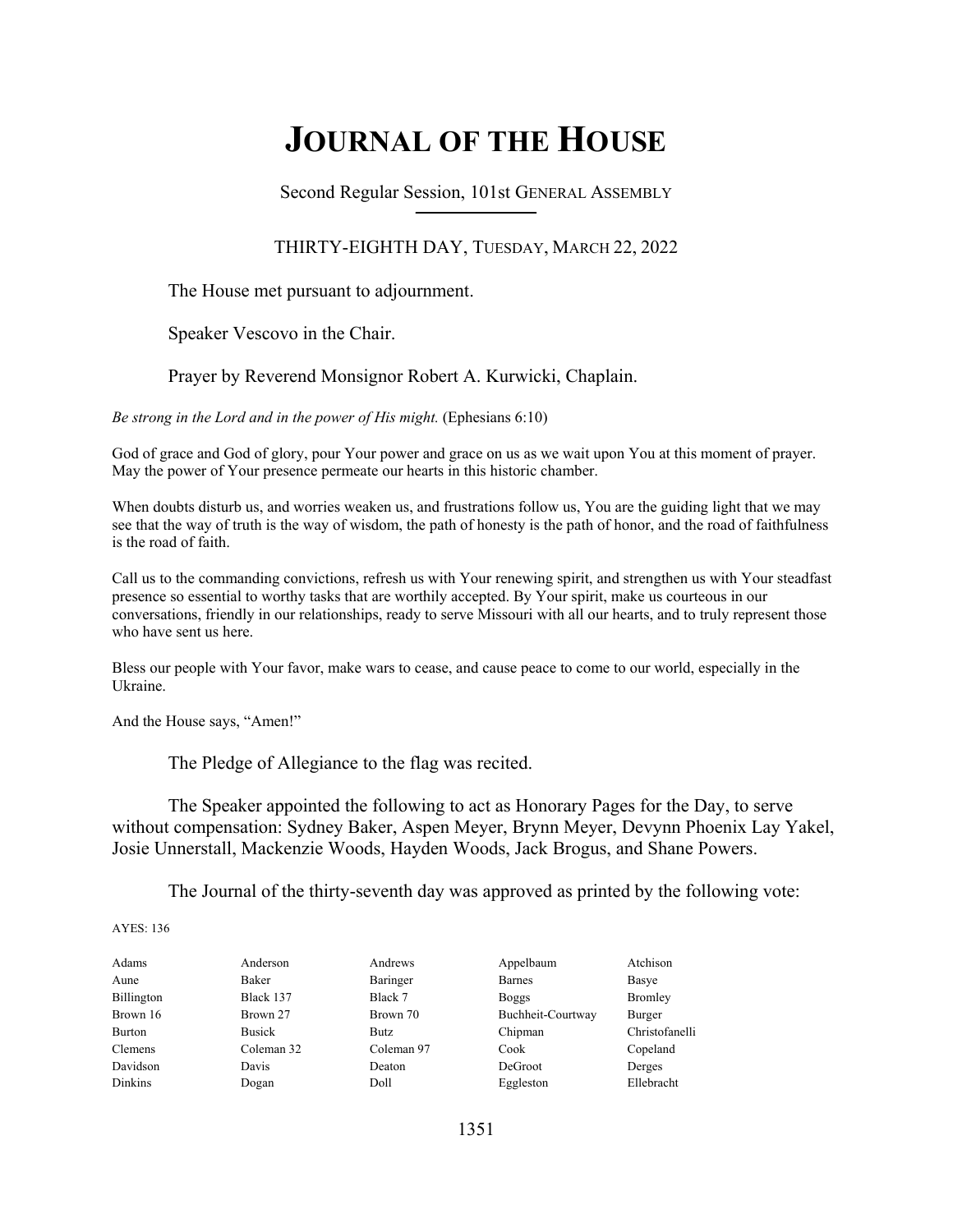| Evans                         | Falkner       | Fishel                | Fitzwater      | Fogle          |  |
|-------------------------------|---------------|-----------------------|----------------|----------------|--|
| Francis                       | Gray          | Gregory 51            | Gregory 96     | Grier          |  |
| Griffith                      | Gunby         | Haden                 | Haffner        | Haley          |  |
| Hardwick                      | Henderson     | Hicks                 | Houx           | Hovis          |  |
| Hudson                        | Hurlbert      | Johnson               | Kalberloh      | Kelley 127     |  |
| Kelly 141                     | Kidd          | Knight                | Lewis 25       | Lewis 6        |  |
| Lovasco                       | Mackey        | Mayhew                | McCreery       | McDaniel       |  |
| McGaugh                       | McGirl        | Merideth              | Morse          | Mosley         |  |
| Murphy                        | Nurrenbern    | O'Donnell             | Owen           | Perkins        |  |
| Person                        | Phifer        | Pike                  | Plocher        | Pollitt 52     |  |
| Pollock 123                   | Porter        | Pouche                | Price IV       | Ouade          |  |
| Railsback                     | Reedy         | Riggs                 | Riley          | Roberts        |  |
| Rogers                        | Sander        | Sassmann              | Sauls          | Schnelting     |  |
| Schroer                       | Schwadron     | Seitz                 | Sharp 36       | Sharpe 4       |  |
| Shaul                         | Shields       | Smith 155             | Smith 45       | Smith 67       |  |
| Stacy                         | Stephens 128  | Tate                  | Taylor 139     | Taylor 48      |  |
| Terry                         | Thomas        | <b>Toalson Reisch</b> | Trent          | Turnbaugh      |  |
| Unsicker                      | Van Schoiack  | Veit                  | Walsh 50       | Walsh Moore 93 |  |
| Weber                         | West          | Wiemann               | Wright         | Young          |  |
| Mr. Speaker                   |               |                       |                |                |  |
| <b>NOES: 000</b>              |               |                       |                |                |  |
| PRESENT: 002                  |               |                       |                |                |  |
| Aldridge                      | <b>Bosley</b> |                       |                |                |  |
| <b>ABSENT WITH LEAVE: 019</b> |               |                       |                |                |  |
| Bailey                        | Bangert       | <b>Bland Manlove</b>  | <b>Burnett</b> | Collins        |  |
| Cupps                         | Ingle         | Patterson             | Pietzman       | Proudie        |  |
| Richey                        | Roden         | Rone                  | Rowland        | <b>Simmons</b> |  |
| Smith 163                     | Stevens 46    | Thompson              | Windham        |                |  |
|                               |               |                       |                |                |  |

VACANCIES: 006

## **HOUSE RESOLUTIONS**

Representative Falkner offered House Resolution No. 3995.

# **SECOND READING OF SENATE JOINT RESOLUTIONS**

The following Senate Joint Resolution was read the second time:

**SS#2 SJR 38**, relating to the funding of law enforcement agencies.

# **SECOND READING OF SENATE BILLS**

The following Senate Bills were read the second time:

**SS SCS SB 724**, relating to financial statements of political subdivisions, with penalty provisions.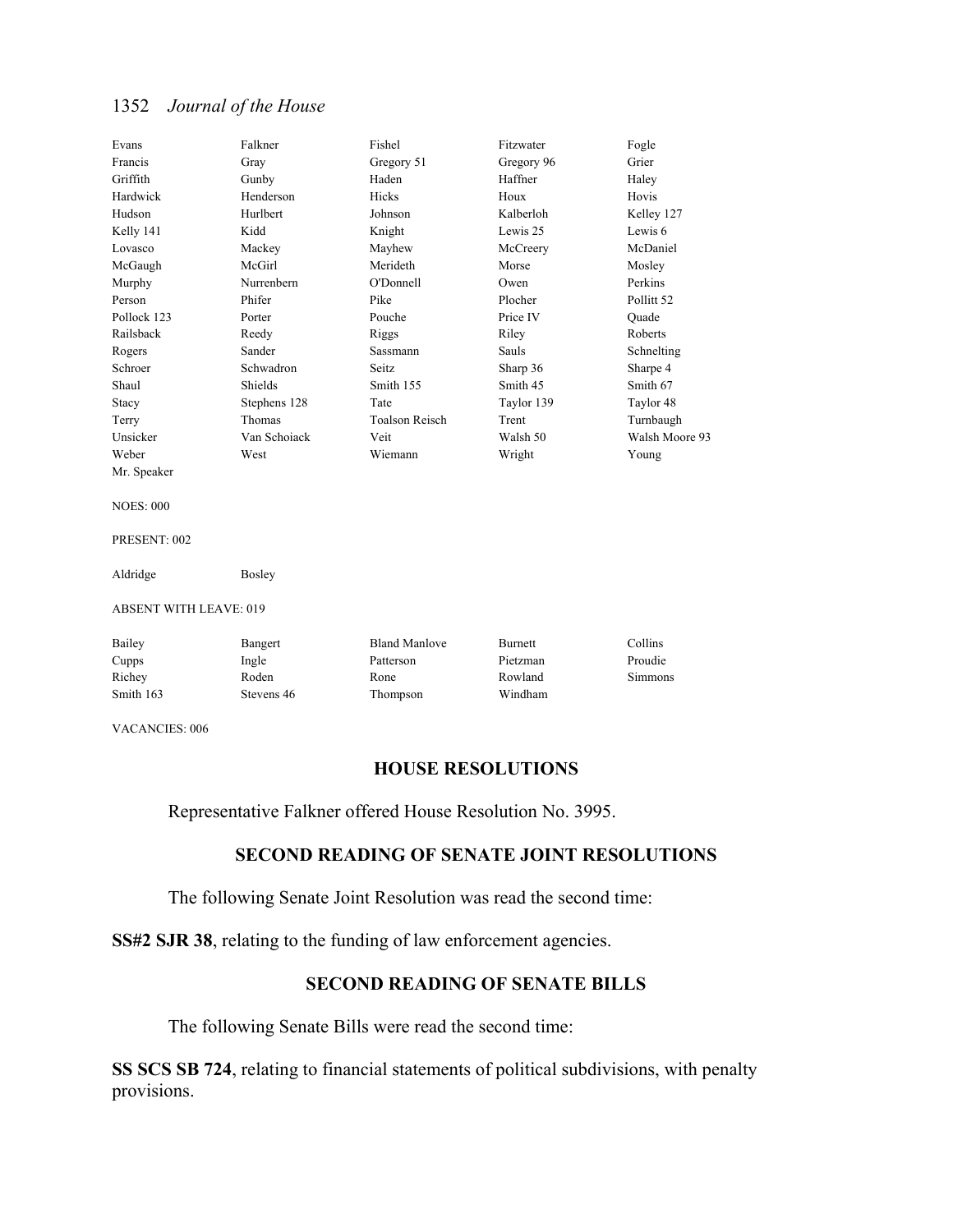**SB 743**, relating to taxation.

**SS#2 SCS SB 745**, relating to utilities.

**SB 820**, relating to renewable energy, with an effective date for a certain section.

## **PERFECTION OF HOUSE BILLS - INFORMAL**

**HCS HB 2005**, relating to eminent domain for certain utilities, was taken up by Representative Haffner.

On motion of Representative Haffner, the title of **HCS HB 2005** was agreed to.

Representative Haffner offered **House Amendment No. 1**.

#### *House Amendment No. 1*

AMEND House Committee Substitute for House Bill No. 2005, Page 4, Section 523.039, Line 19, by deleting the word "jury" and inserting in lieu thereof the words "**[**jury**] court**"; and

Further amend said bill by amending the title, enacting clause, and intersectional references accordingly.

On motion of Representative Haffner, **House Amendment No. 1** was adopted.

Representative Haffner offered **House Amendment No. 2**.

#### *House Amendment No. 2*

AMEND House Committee Substitute for House Bill No. 2005, Page 4, Section 523.039, Line 22, by inserting after the word "**percent**" the words "**, as determined by the court**"; and

Further amend said bill by amending the title, enacting clause, and intersectional references accordingly.

On motion of Representative Haffner, **House Amendment No. 2** was adopted.

Representative Porter offered **House Amendment No. 3**.

#### *House Amendment No. 3*

AMEND House Committee Substitute for House Bill No. 2005, Page 5, Section 523.040, Line 42, by inserting after the word "**farming**" the words "**, as defined in section 350.010,**"; and

Further amend said bill by amending the title, enacting clause, and intersectional references accordingly.

#### Representative Perkins offered **House Amendment No. 1 to House Amendment No. 3**.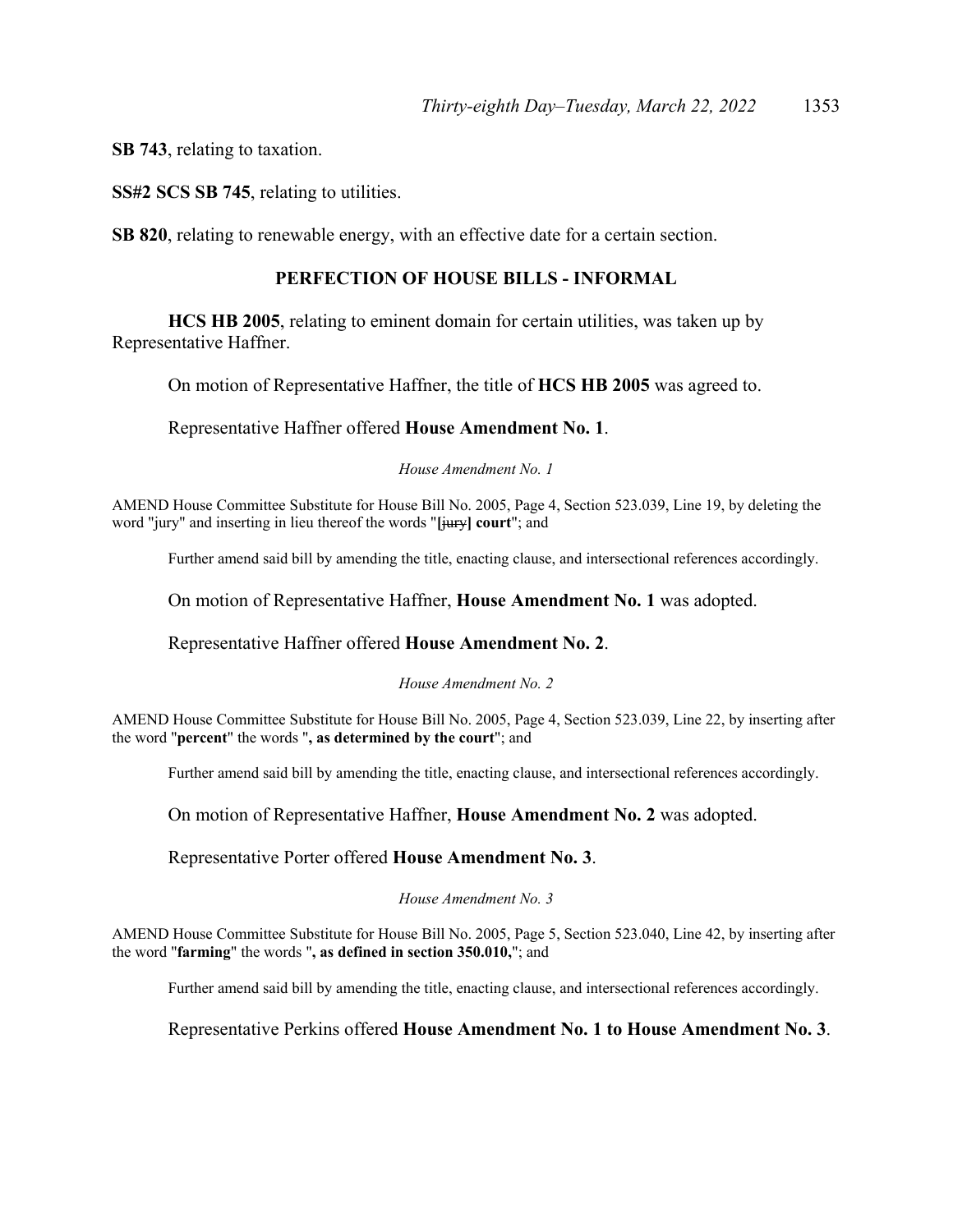*House Amendment No. 1 to House Amendment No. 3*

AMEND House Amendment No. 3 to House Committee Substitute for House Bill No. 2005, Page 1, Line 1, by inserting after the number "523.040," the following:

"Page 4, Section 523.039, Line 21, by inserting after the number "**386.020,**" the following:

 "**except for an electrical corporation operating under a cooperative business plan as described in section 393.110,**"; and

Further amend said bill,"; and

Further amend said amendment and page, Line 2, by inserting after said line the following:

 "Further amend said bill, Page 6, Section 523.060, Line 7, by inserting after the number "**386.020,**" the following:

 "**except for an electrical corporation operating under a cooperative business plan as described in section 393.110,**"; and"; and

Further amend said bill by amending the title, enacting clause, and intersectional references accordingly.

 On motion of Representative Perkins, **House Amendment No. 1 to House Amendment No. 3** was adopted.

 On motion of Representative Porter, **House Amendment No. 3, as amended**, was adopted.

On motion of Representative Haffner, **HCS HB 2005, as amended**, was adopted.

 On motion of Representative Haffner, **HCS HB 2005, as amended**, was ordered perfected and printed.

#### **PERFECTION OF HOUSE BILLS**

# **HB 2387**, **HB 2515**, **HCS HB 1854**, **HCS HB 2012**, **HCS HB 1747**, **HB 2050**, **HB 2593**, **HB 1455**, **HCS HB 1464**, **HB 1478**, **HCS HB 1489**, **HCS HB 1597**, **HCS HB 1656**, **HB 1684**, **HCS HB 1696**, and **HCS HB 1716** were placed on the Informal Calendar.

**HCS HB 1734**, relating to utilities, was taken up by Representative O'Donnell.

On motion of Representative O'Donnell, the title of **HCS HB 1734** was agreed to.

**HCS HB 1734** was laid over.

**HB 1860**, **HCS HBs 1904 & 1575**, **HB 1973**, **HCS HB 2032**, **HB 2085**, **HCS HB 2127**, **HB 2143**, and **HB 2156** were placed on the Informal Calendar.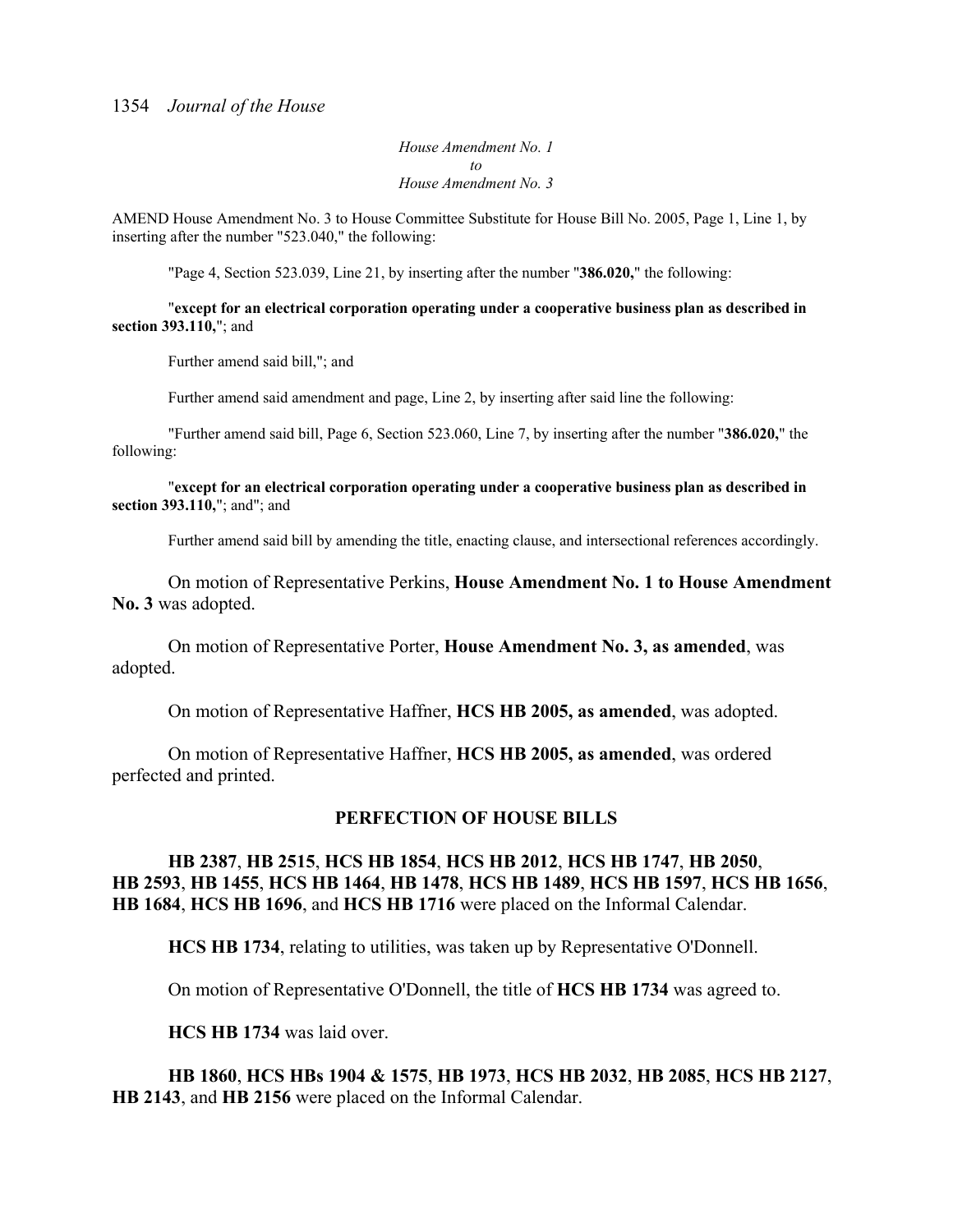**HB 2193**, relating to reemployment rights of Missouri Task Force One members, was taken up by Representative Toalson Reisch.

On motion of Representative Toalson Reisch, the title of **HB 2193** was agreed to.

 On motion of Representative Toalson Reisch, **HB 2193** was ordered perfected and printed.

On motion of Representative Plocher, the House recessed until 2:00 p.m.

# **AFTERNOON SESSION**

The hour of recess having expired, the House was called to order by Speaker Vescovo.

Representative Plocher suggested the absence of a quorum.

The following roll call indicated a quorum present:

AYES: 063

| Anderson         | Atchison          | Aune                  | Bailey         | <b>Barnes</b>         |
|------------------|-------------------|-----------------------|----------------|-----------------------|
| Basye            | Billington        | <b>Boggs</b>          | Bromley        | Brown 16              |
| Brown 27         | <b>Burton</b>     | <b>Busick</b>         | Coleman 97     | Collins               |
| Cook             | Copeland          | Cupps                 | Davidson       | Davis                 |
| Doll             | Evans             | Francis               | Gunby          | Haden                 |
| Haffner          | Haley             | Hardwick              | Ingle          | Kalberloh             |
| Kelley 127       | Kelly 141         | Kidd                  | Lewis 6        | Lovasco               |
| McGirl           | Morse             | Murphy                | Nurrenbern     | Owen                  |
| Perkins          | Pietzman          | Railsback             | Riggs          | Roberts               |
| Rogers           | Sander            | Sassmann              | Schnelting     | Seitz.                |
| Shields          | Smith 155         | Smith 67              | Taylor 139     | Terry                 |
| Thomas           | Thompson          | <b>Toalson Reisch</b> | Van Schoiack   | Veit                  |
| Walsh 50         | West              | Wright                |                |                       |
| <b>NOES: 000</b> |                   |                       |                |                       |
| PRESENT: 072     |                   |                       |                |                       |
| Adams            | Andrews           | Appelbaum             | Baringer       | Black 137             |
| Brown 70         | Buchheit-Courtway | Burger                | <b>Butz</b>    | Chipman               |
| Clemens          | Coleman 32        | DeGroot               | <b>Dinkins</b> | Dogan                 |
| Eggleston        | Ellebracht        | Falkner               | Fishel         | Fitzwater             |
| Fogle            | Gray              | Gregory 51            | Gregory 96     | Grier                 |
| Griffith         | Henderson         | Houx                  | Hovis          | Hudson                |
| Hurlbert         | Johnson           | Knight                | Lewis 25       | Mackey                |
| Mayhew           | McCreery          | McGaugh               | Mosley         | O'Donnell             |
| Person           | Phifer            | Pike                  | Plocher        | Pollitt <sub>52</sub> |
| Pollock 123      | Porter            | Pouche                | Proudie        | Ouade                 |
| Reedy            | Riley             | Roden                 | Sauls          | Schroer               |
| Schwadron        | Sharpe 4          | Shaul                 | <b>Simmons</b> | Smith 45              |
| Stacy            | Stephens 128      | Tate                  | Taylor 48      | Trent                 |
| Turnbaugh        | Unsicker          | Walsh Moore 93        | Weber          | Wiemann               |
| Young            | Mr. Speaker       |                       |                |                       |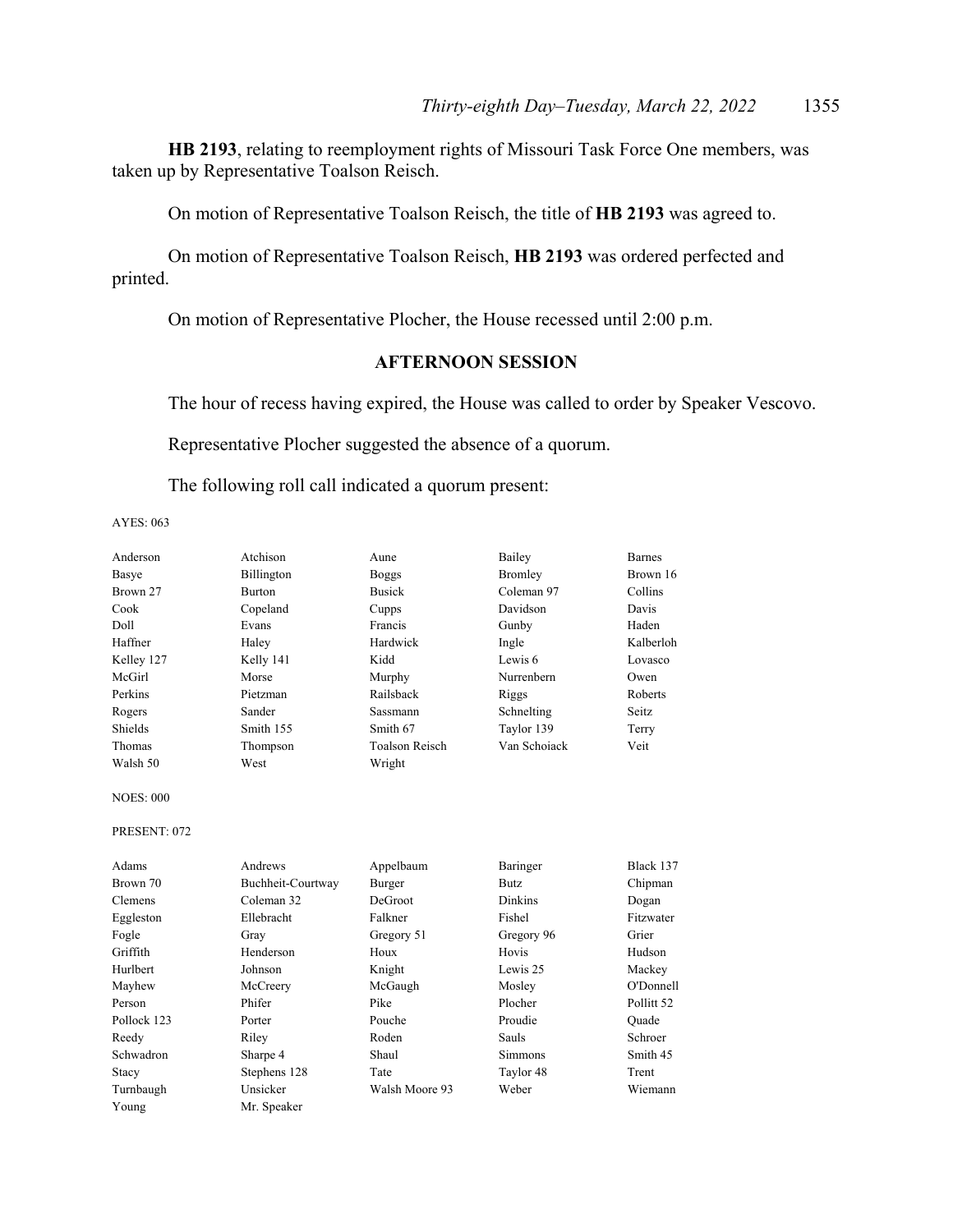#### ABSENT WITH LEAVE: 022

| Aldridge      | Baker    | Bangert        | Black 7   | <b>Bland Manlove</b> |
|---------------|----------|----------------|-----------|----------------------|
| <b>Bosley</b> | Burnett  | Christofanelli | Deaton    | Derges               |
| Hicks         | McDaniel | Merideth       | Patterson | Price IV             |
| Richey        | Rone     | Rowland        | Sharp 36  | Smith 163            |
| Stevens 46    | Windham  |                |           |                      |

VACANCIES: 006

## **PERFECTION OF HOUSE BILLS**

#### **HCS HB 1734**, relating to utilities, was again taken up by Representative O'Donnell.

#### Representative O'Donnell offered **House Amendment No. 1**.

#### *House Amendment No. 1*

AMEND House Committee Substitute for House Bill No. 1734, Page 1, Section 393.1275, Line 13, by inserting after the word "**proceedings.**" the following:

#### "**Such expenditures deferred under the provisions of this section are subject to commission prudence review in the next general rate proceeding after deferral.**"; and

 Further amend said bill, Page 32, Section 393.1700, Line 723, by inserting after all of said section and line the following:

"393.1715. 1. An electrical corporation may petition the commission for a determination of the ratemaking principles and treatment, as proposed by the electrical corporation, that will apply to the reflection in base rates of the electrical corporation's capital and noncapital costs associated with the proposed retirement of one or more of the electrical corporation's generating facilities. Without limiting the foregoing, such principles and treatment may also establish the retirement date and useful life parameters used to set depreciation rates for such facilities. Except as provided for in subsection 4 of this section, the ratemaking principles and treatment approved by the commission under this section for such facilities shall apply to the determination of the revenue requirement in each of the electrical corporation's post-determination general rate proceedings until such time as such facility is fully depreciated on the electrical corporation's books.

 2. If the commission fails to issue a determination within two hundred fifteen days that a petition for determination of ratemaking principles and treatment is filed, the ratemaking principles and treatment proposed by the petitioning electrical corporation shall be deemed to have been approved by the commission.

 3. Subject to the provisions of subsection 4 of this section, ratemaking principles and treatment approved by the commission, or deemed to have been approved under subsection 2 of this section, shall be binding for ratemaking purposes.

 4. (1) An electrical corporation with ratemaking principles and treatment approved by the commission, or deemed to have been approved under subsection 2 of this section, shall monitor the major factors and circumstances relating to the facility to which such principles and treatment apply. Such factors and circumstances include, but are not limited to:

(a) Terrorist activity or an act of God;

(b) A significant change in federal or state tax laws;

 (c) A significant change in federal utility laws or regulations or a significant change in generally accepted accounting principles;

 (d) An unexpected, extended outage or shutdown of a major generating unit, other than any major generating unit shut down due to an extended outage at the time of the approval of the ratemaking principles and treatment;

(e) A significant change in the cost or reliability of power generation technologies;

(f) A significant change in fuel prices and wholesale electric market conditions;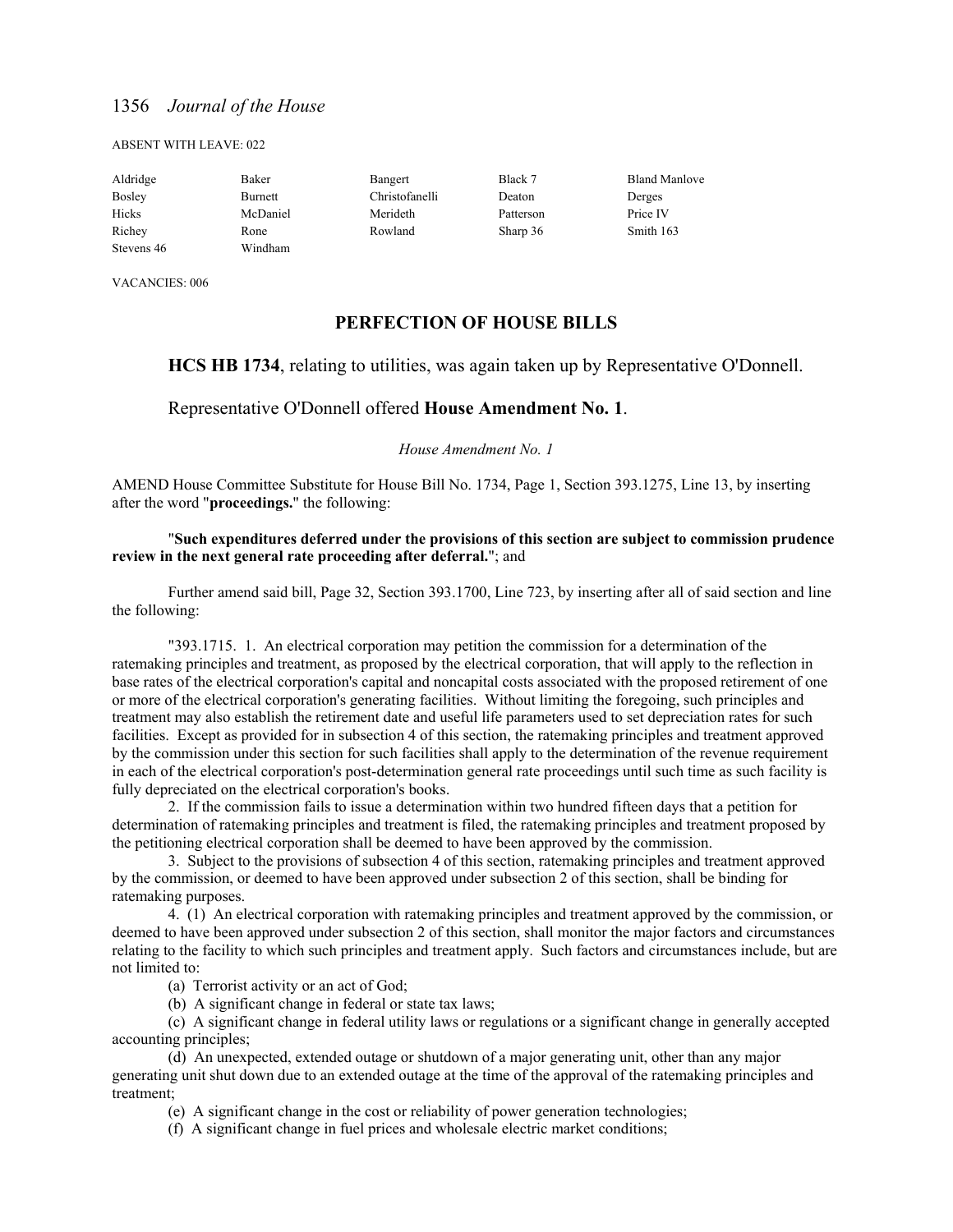(g) A significant change in the cost or effectiveness of emission control technologies;

(h) A significant change in the price of emission allowances;

(i) A significant change in the electrical corporation's load forecast;

(j) A significant change in capital market conditions;

(k) A significant change in the scope or effective dates of environmental regulations; or

(l) A significant change in federal or state environmental laws.

 (2) If the electrical corporation determines that one or more major factor or circumstance has changed in a manner that warrants a change in the approved ratemaking principles and treatment, then it shall file a notice in the docket in which the approved ratemaking principles and treatment were established within forty-five days of any such determination. In its notification, the electrical corporation shall:

 (a) Explain and specify the changes it contends are appropriate to the ratemaking principles and treatment and the reasons for the proposed changes;

 (b) Provide a description of the alternatives that it evaluated and the process that it went through in developing its proposed changes; and

 (c) Provide detailed workpapers that support the evaluation and the process whereby proposed changes were developed.

 (3) If a party has concerns regarding the proposed changes, that party shall file a notice of its concerns within thirty days of the electrical corporation's filing. If the parties agree on a resolution of the concerns, the agreement shall be submitted to the commission for approval. If the parties do not reach agreement on changes to the ratemaking principles and treatment within ninety days of the date the electrical corporation filed its notice, whether the previously approved ratemaking and treatment will be changed shall be determined by the commission. If a party to the docket in which the approved ratemaking principles and treatment were approved believes that one or more major factor or circumstance has changed in a manner that warrants a change in the approved ratemaking principles and treatment and if the electrical corporation does not agree the principles and treatment should be changed, such party shall file a notice in the docket in which the approved ratemaking principles and treatment were established within forty-five days of any such determination. In its notification, such party shall:

 (a) Explain and specify the changes it contends are appropriate to the ratemaking principles and treatment and the reasons for the proposed changes;

 (b) Provide a description of the alternatives that it evaluated and the process that it went through in developing its proposed changes; and

 (c) Provide detailed workpapers that support the evaluation and the process whereby proposed changes were developed.

 (4) If a party, including the electrical corporation, has concerns regarding the proposed changes, that party shall file a notice of its concerns within thirty days of the other party's filing. If the parties do not reach agreement on changes to the ratemaking principles and treatment within ninety days of the date the notice was filed, whether the previously approved ratemaking and treatment will be changed shall be determined by the commission.

 5. A determination of ratemaking principles and treatment under this section does not preclude an electrical corporation from also petitioning the commission under either or both of sections 393.1700 and 393.1705, provided that any costs to which such ratemaking principles and treatment would have applied in the electrical corporation's general rate proceedings which become funded by securitized utility tariff bond proceeds from a securitized utility tariff bond issued under section 393.1700 shall not thereafter be reflected in the electrical corporation's base rates.

 6. If determined by the commission to be just, reasonable, and necessary for the provision of safe and adequate service, the electrical corporation **[**may**] shall** be permitted to retain coal-fired generating assets in rate base and recover **prudently incurred** costs associated with operating the coal-fired assets **[**that remain in service to provide greater certainty that generating capacity will be available to provide essential service to customers, including during extreme weather events, and the commission shall not disallow any portion of such cost recovery on the basis that such coal-fired generating assets operate**], including** at a low capacity factor, or **that** are offline and providing capacity only**[**, during normal operating conditions**] in order to remain in service to customers for reliability during events such as extreme weather**.

 7. The commission may promulgate rules necessary to implement the provisions of sections 393.1700 to 393.1715. Any rule or portion of a rule, as that term is defined in section 536.010, that is created under the authority delegated in this section shall become effective only if it complies with and is subject to all of the provisions of chapter 536 and, if applicable, section 536.028. This section and chapter 536 are nonseverable and if any of the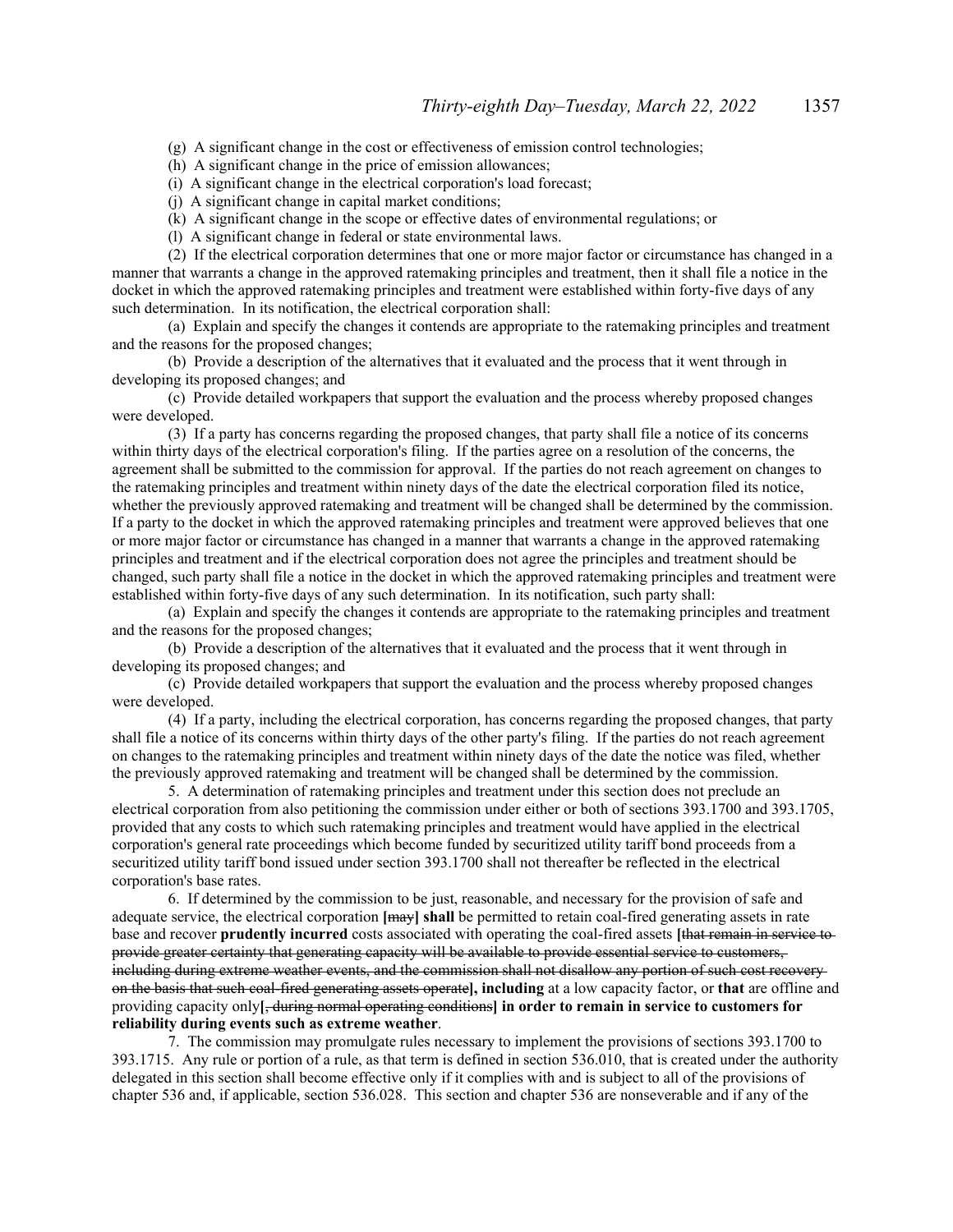powers vested with the general assembly pursuant to chapter 536 to review, to delay the effective date, or to disapprove and annul a rule are subsequently held unconstitutional, then the grant of rulemaking authority and any rule proposed or adopted after August 28, 2021, shall be invalid and void."; and

Further amend said bill by amending the title, enacting clause, and intersectional references accordingly.

#### On motion of Representative O'Donnell, **House Amendment No. 1** was adopted.

Representative Chipman assumed the Chair.

## Representative Taylor (139) offered **House Amendment No. 2**.

#### *House Amendment No. 2*

AMEND House Committee Substitute for House Bill No. 1734, Page 17, Section 393.1700, Lines 191-192, by deleting all of said lines and inserting in lieu thereof the following:

#### "**necessary for effectuating the purposes of this section.**"; and

Further amend said bill by amending the title, enacting clause, and intersectional references accordingly.

#### On motion of Representative Taylor (139), **House Amendment No. 2** was adopted.

#### Representative Riggs offered **House Amendment No. 3**.

#### *House Amendment No. 3*

AMEND House Committee Substitute for House Bill No. 1734, Page 1, Section A, Line 3, by inserting after all of said section and line:

"44.032. 1. **(1) As used in this section, the term "rural electric cooperative" means any rural electric cooperative organized or operating under the provisions of chapter 394, any corporation organized on a nonprofit or a cooperative basis as described in subsection 1 of section 394.200, or any electrical corporation operating under a cooperative business plan as described in subsection 2 of section 393.110.**

**(2)** The general assembly recognizes the necessity for anticipating and making advance provisions to care for the unusual and extraordinary burdens imposed **by disasters or emergencies** on this state **[**and**],** its political subdivisions **[**by disasters or emergencies**], and rural electric cooperatives**. To meet such situations, it is the intention of the general assembly to confer emergency powers on the governor, acting through the director, and vesting the governor with adequate power and authority within the limitation of available funds in the Missouri disaster fund to meet any such emergency or disaster.

2. There is hereby established a fund to be known as the "Missouri Disaster Fund", to which the general assembly may appropriate funds and from which funds may be appropriated annually to the state emergency management agency. The funds appropriated shall be expended during a state emergency at the direction of the governor and upon the issuance of an emergency declaration which shall set forth the emergency and shall state that it requires the expenditure of public funds to furnish immediate aid and relief. The director of the state emergency management agency shall administer the fund.

3. Expenditures may be made upon direction of the governor for emergency management, as defined in section 44.010, or to implement the state disaster plans. Expenditures may also be made to meet the matching requirements of state and federal agencies for any applicable assistance programs.

4. Assistance may be provided from the Missouri disaster fund to political subdivisions of this state **[**which**] and rural electric cooperatives that** have suffered from a disaster to such an extent as to impose a severe financial burden exceeding the ordinary reserve capacity of the subdivision **or rural electric cooperative** affected. Applications for aid under this section shall be made to the state emergency management agency on such forms as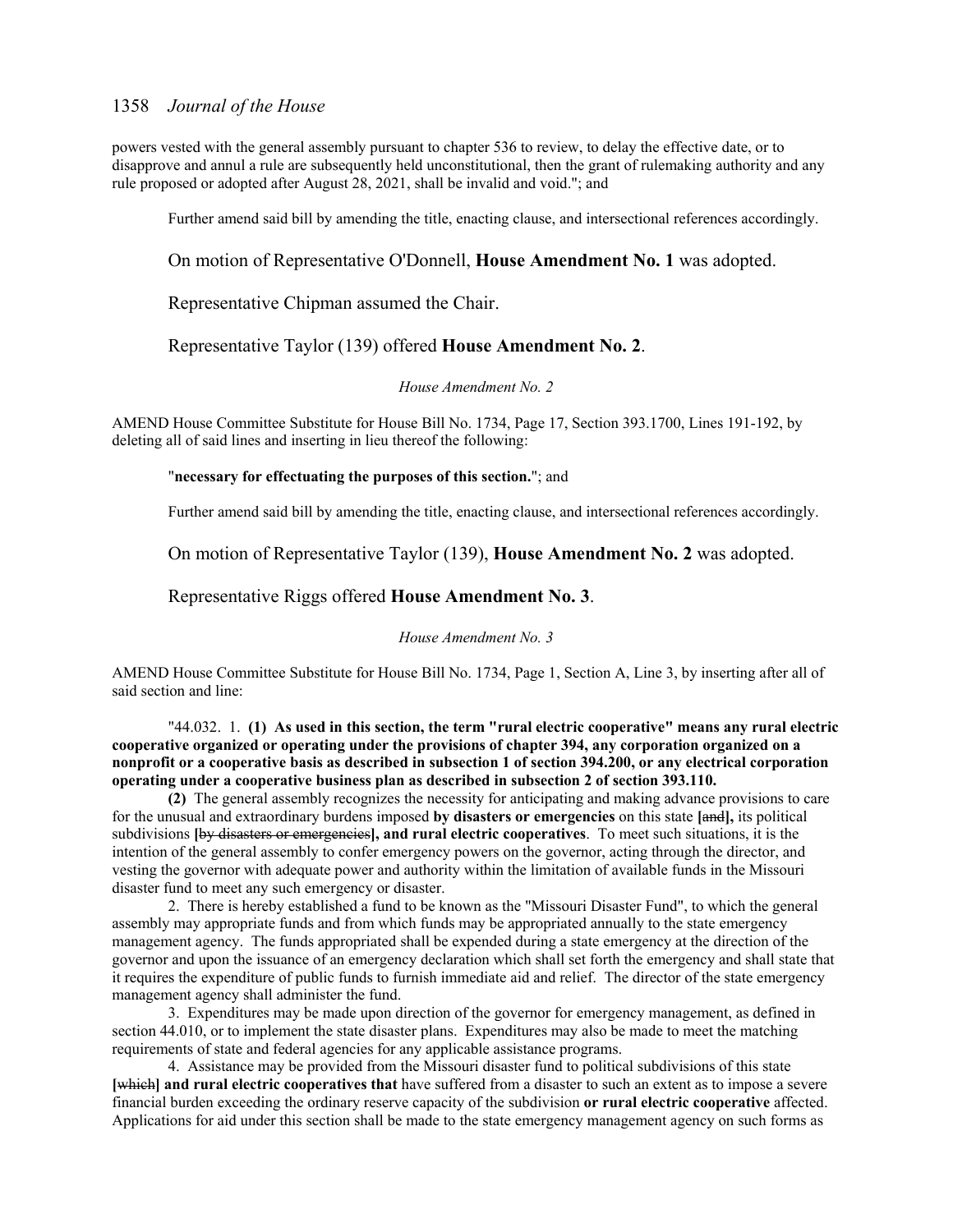may be prescribed and furnished by the agency, which forms shall require the furnishing of sufficient information to determine eligibility for aid and the extent of the financial burden incurred. The agency may call upon other agencies of the state in evaluating such applications. The director of the state emergency management agency shall review each application for aid under the provisions of this section and recommend its approval or disapproval, in whole or in part, to the governor. If approved, the governor shall determine and certify to the director of the state emergency management agency the amount of aid to be furnished. The director of the state emergency management agency shall thereupon issue **[**his**] the director's** voucher to the commissioner of administration, who shall issue **[**his**] the commissioner's** warrants therefor to the applicant.

5. When a disaster or emergency has been proclaimed by the governor or there is a national emergency, the director of the state emergency management agency, upon order of the governor, shall have authority to expend funds for the following:

(1) The purposes of sections 44.010 to 44.130 and the responsibilities of the governor and the state emergency management agency as outlined in sections 44.010 to 44.130;

(2) Employing, for the duration of the response and recovery to emergency, additional personnel and contracting or otherwise procuring necessary appliances, supplies, equipment, and transport;

(3) Performing services for and furnishing materials and supplies to state government agencies, counties, **[**and**]** municipalities**, and rural electric cooperatives** with respect to performance of any duties enjoined by law upon such agencies, counties, **[**and**]** municipalities**, and rural electric cooperatives** which they are unable to perform because of extreme natural or man-made phenomena, and receiving reimbursement in whole or in part from such agencies, counties, [and] municipalities, and rural electric cooperatives able to pay therefor under such terms and conditions as may be agreed upon by the director of the state emergency management agency and any such agency, county, **[**or**]** municipality**, or rural electric cooperative**;

(4) Performing services for and furnishing materials to any individual in connection with alleviating hardship and distress growing out of extreme natural or man-made phenomena, and receiving reimbursement in whole or in part from such individual under such terms as may be agreed upon by the director of the state emergency management agency and such individual;

(5) Providing services to counties and municipalities with respect to quelling riots and civil disturbances;

(6) Repairing and restoring public infrastructure;

(7) Furnishing transportation for supplies to alleviate suffering and distress;

(8) Furnishing medical services and supplies to prevent the spread of disease and epidemics;

(9) Quelling riots and civil disturbances;

(10) Training individuals or governmental agencies for the purpose of perfecting the performance of emergency assistance duties as defined in the state disaster plans;

(11) Procurement, storage, and transport of special emergency supplies or equipment determined by the director to be necessary to provide rapid response by state government to assist counties and municipalities in impending or actual emergencies;

(12) Clearing or removing from publicly or privately owned land or water, debris and wreckage which may threaten public health or safety;

(13) Reimbursement to any urban search and rescue task force for any reasonable and necessary expenditures incurred in the course of responding to any declared emergency under this section; and

(14) Such other measures as are customarily necessary to furnish adequate relief in cases of catastrophe or disaster.

6. The governor may receive such voluntary contributions as may be made from any source to aid in carrying out the purposes of this section and shall credit the same to the Missouri disaster fund.

7. All obligations and expenses incurred by the governor in the exercise of the powers and duties vested by the provisions of this section shall be paid by the state treasurer out of available funds in the Missouri disaster fund, and the commissioner of administration shall draw warrants upon the state treasurer for the payment of such sum, or so much thereof as may be required, upon receipt of proper vouchers provided by the director of the state emergency management agency.

8. The provisions of this section shall be liberally construed in order to accomplish the purposes of sections 44.010 to 44.130 and to permit the governor to cope adequately with any emergency which may arise, and the powers vested in the governor by this section shall be construed as being in addition to all other powers presently vested in the governor and not in derogation of any existing powers.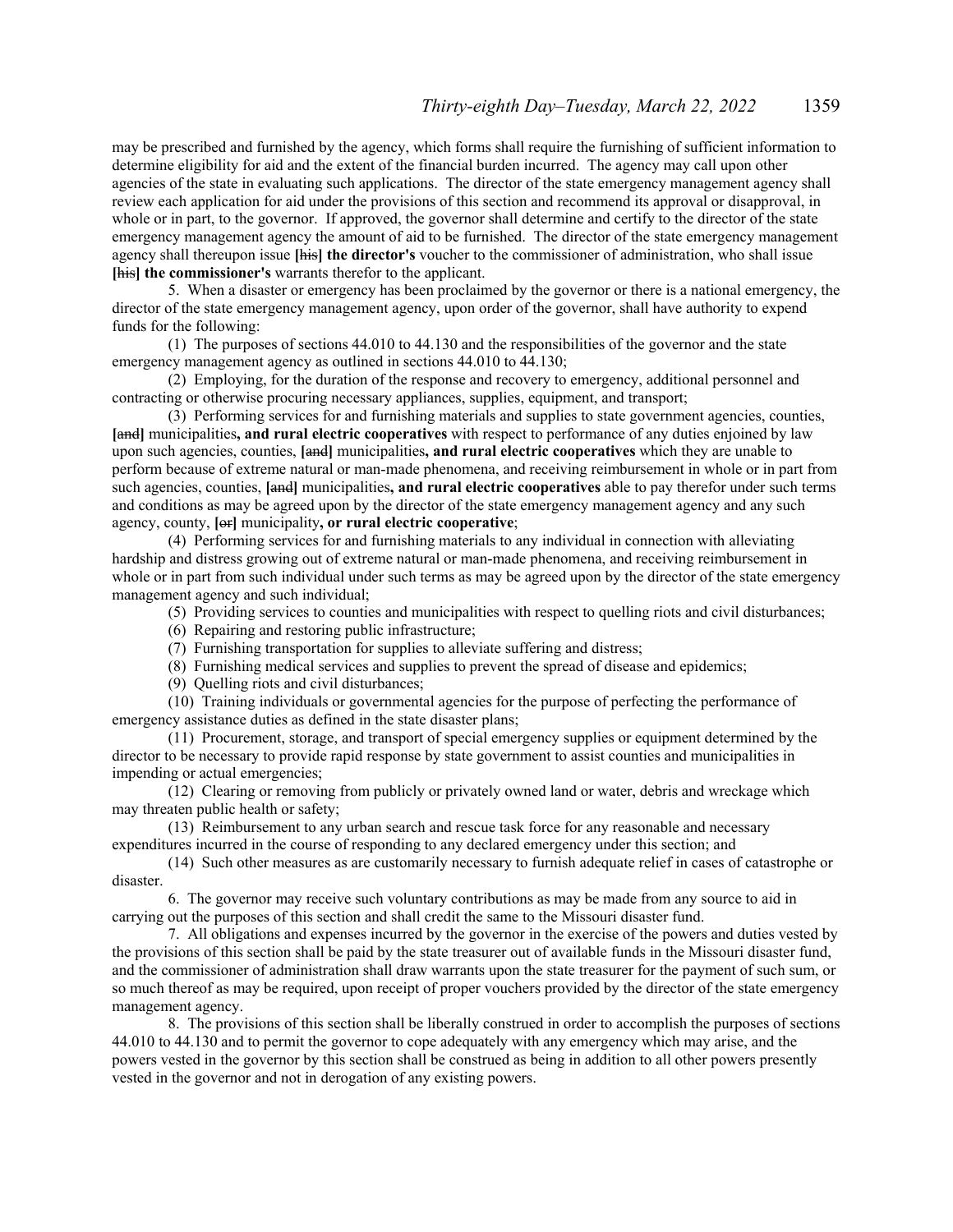9. Such funds as may be made available by the government of the United States for the purpose of alleviating distress from disasters may be accepted by the state treasurer and shall be credited to the Missouri disaster fund, unless otherwise specifically provided in the act of Congress making such funds available.

10. The foregoing provisions of this section notwithstanding, any expenditure or proposed series of expenditures which total in excess of one thousand dollars per project shall be approved by the governor prior to the expenditure."; and

Further amend said bill by amending the title, enacting clause, and intersectional references accordingly.

Speaker Vescovo resumed the Chair.

On motion of Representative Riggs, **House Amendment No. 3** was adopted.

On motion of Representative O'Donnell, **HCS HB 1734, as amended**, was adopted.

 On motion of Representative O'Donnell, **HCS HB 1734, as amended**, was ordered perfected and printed.

#### **PERFECTION OF HOUSE BILLS - INFORMAL**

**HCS HB 1677**, relating to payments for prescription drugs, was taken up by Representative Wright.

#### Representative Wright offered **House Amendment No. 1**.

#### *House Amendment No. 1*

AMEND House Committee Substitute for House Bill No. 1677, Page 1, In the Title, Line 3, by deleting the words "payments for prescription drugs" and inserting in lieu thereof the words "pharmacy benefits managers"; and

Further amend said bill by amending the title, enacting clause, and intersectional references accordingly.

On motion of Representative Wright, **House Amendment No. 1** was adopted.

Representative Schroer offered **House Amendment No. 2**.

*House Amendment No. 2*

AMEND House Committee Substitute for House Bill No. 1677, Page 3, Section 338.015, Line 14, by inserting after all of said section and line the following:

"**338.375. Nothing in chapters 338 or 376 shall be construed to infringe upon an individual's freedom to choose to obtain prescription drugs for home delivery with a lawful prescription drug order, as defined in section 338.095.**"; and

Further amend said bill by amending the title, enacting clause, and intersectional references accordingly.

 Representative Ingle raised a point of order that **House Amendment No. 2** is in violation of Rule 72.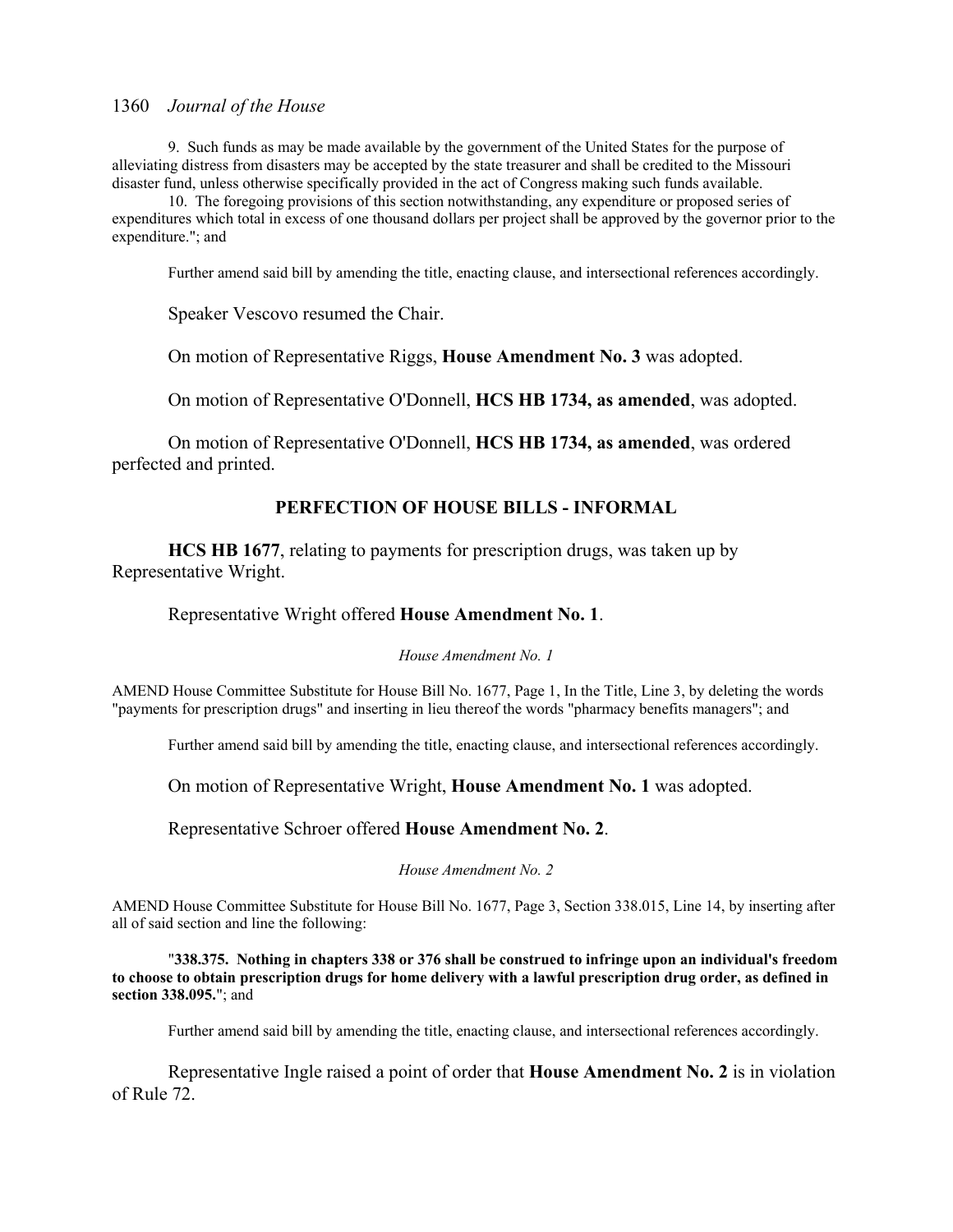The Chair ruled the point of order not well taken.

On motion of Representative Schroer, **House Amendment No. 2** was adopted.

Representative Schwadron offered **House Amendment No. 3**.

*House Amendment No. 3*

AMEND House Committee Substitute for House Bill No. 1677, Page 3, Section 338.015, Line 14, by inserting after all of said section and line the following:

"**338.061. 1. This section shall be known and may be cited as the "Tricia Leann Tharp Act".**

**2. The board of pharmacy shall recommend that all licensed pharmacists who are employed at a licensed retail pharmacy obtain two hours of continuing education in suicide awareness and prevention. Any such board-approved continuing education shall count toward the total hours of continuing education hours required by the board for the renewal of a license under subsection 3 of section 338.060.**

**3. The board of pharmacy shall develop guidelines suitable for training materials that may be used by accredited schools of pharmacy and other organizations and courses approved by the Accreditation Council for Pharmacy Education; except that, schools of pharmacy may approve materials to be used in providing training for faculty and other employees.**

**4. The board of pharmacy may promulgate rules to implement the provisions of this section. Any rule or portion of a rule, as that term is defined in section 536.010, that is created under the authority delegated in this section shall become effective only if it complies with and is subject to all of the provisions of chapter 536 and, if applicable, section 536.028. This section and chapter 536 are nonseverable, and if any of the powers vested with the general assembly pursuant to chapter 536 to review, to delay the effective date, or to disapprove and annul a rule are subsequently held unconstitutional, then the grant of rulemaking authority and any rule proposed or adopted after August 28, 2022, shall be invalid and void.**"; and

Further amend said bill by amending the title, enacting clause, and intersectional references accordingly.

On motion of Representative Schwadron, **House Amendment No. 3** was adopted.

Representative Clemens offered **House Amendment No. 4**.

#### *House Amendment No. 4*

AMEND House Committee Substitute for House Bill No. 1677, Page 8, Section 376.414, Line 59, by inserting after all of said section and line the following:

"**376.687. 1. As used in this section, "prescription insulin drug" means a prescription drug adjudicated through a pharmacy benefits manager as defined under section 376.387 that contains insulin and is used to control blood glucose levels to treat diabetes, but does not include an insulin drug that is administered to a patient intravenously.**

**2. This section applies to any group or individual policy of accident and health insurance amended, delivered, issued, or renewed on or after August 28, 2022.**

**3. An insurer that provides coverage for prescription insulin drugs under the terms of a health coverage plan the insurer offers shall limit the total amount that an insured is required to pay for a thirty-day supply of covered prescription insulin drugs at an amount not to exceed one hundred dollars, regardless of the quantity or type of covered prescription insulin drug used to fill the insured's prescription.**

**4. On January first of each year, the limit on the amount that an insured is required to pay for a thirty-day supply of a covered prescription insulin drug shall increase by a percentage equal to the percentage change from the preceding year in the medical care component of the Consumer Price Index of the Bureau of Labor Statistics of the United States Department of Labor.**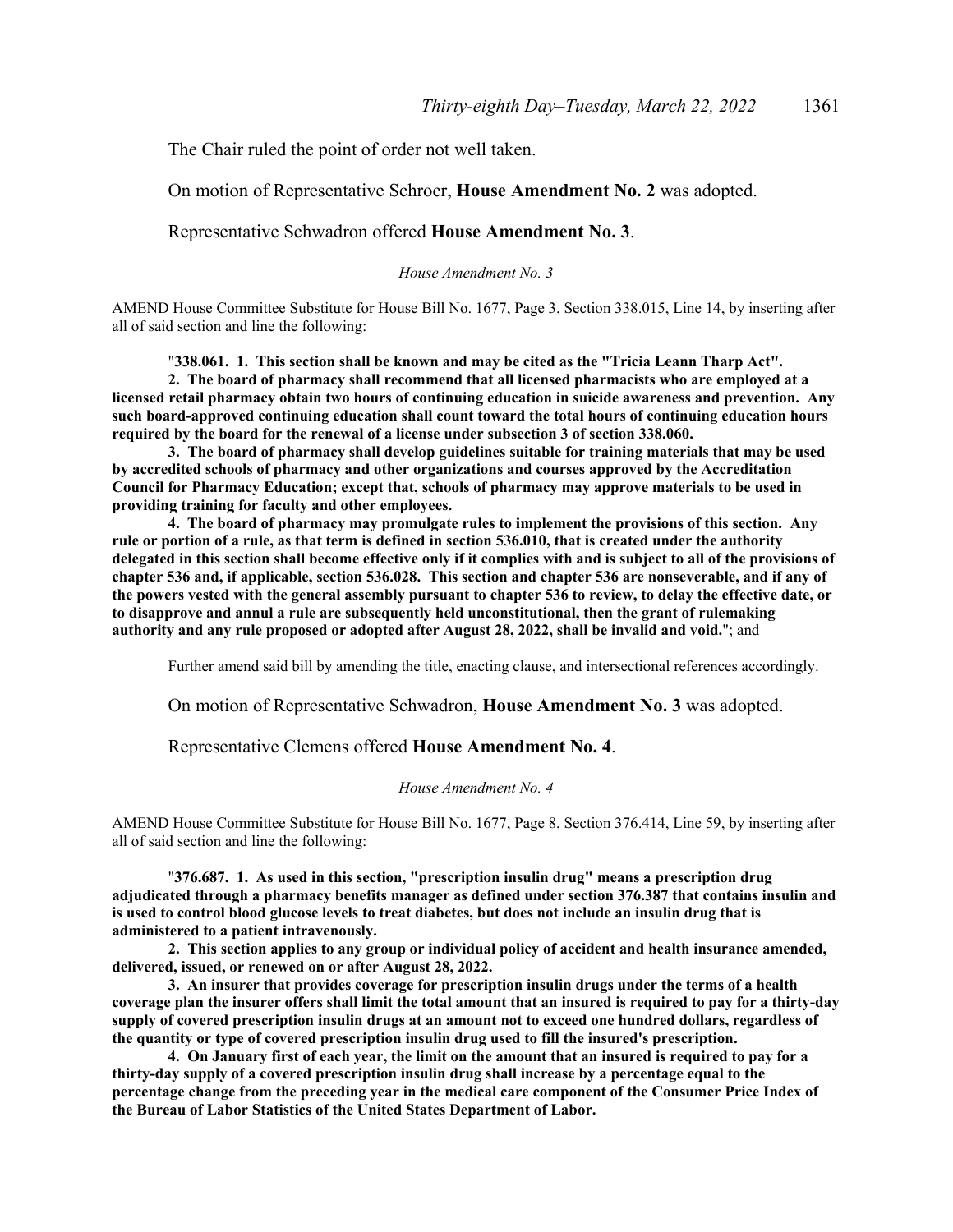**5. The director of the department of commerce and insurance may promulgate all necessary rules and regulations for the administration of this section. Any rule or portion of a rule, as that term is defined in section 536.010, that is created under the authority delegated in this section shall become effective only if it complies with and is subject to all of the provisions of chapter 536 and, if applicable, section 536.028. This section and chapter 536 are nonseverable, and if any of the powers vested with the general assembly pursuant to chapter 536 to review, to delay the effective date, or to disapprove and annul a rule are subsequently held unconstitutional, then the grant of rulemaking authority and any rule proposed or adopted after August 28, 2022, shall be invalid and void.**

**376.689. 1. Before November 2, 2022, the department of commerce and insurance, in conjunction with the department of health and senior services and the department of social services, shall make available to the public a report that details each department's findings for the following:**

**(1) A summary of insulin pricing practices and variables that contribute to the pricing of health coverage plans;**

**(2) Public policy recommendations to control and prevent overpricing of prescription insulin drugs made available to Missouri consumers; and**

**(3) Any other information that the department of commerce and insurance finds necessary.**

**2. The provisions of this section terminate on January 1, 2023.**"; and

Further amend said bill by amending the title, enacting clause, and intersectional references accordingly.

On motion of Representative Clemens, **House Amendment No. 4** was adopted.

Representative Plocher moved the previous question.

Which motion was adopted by the following vote:

#### AYES: 095

| Andrews               | Atchison             | Basye                 | Billington | Black 137         |
|-----------------------|----------------------|-----------------------|------------|-------------------|
| Black 7               | <b>Boggs</b>         | Bromley               | Brown 16   | Buchheit-Courtway |
| Burger                | <b>Busick</b>        | Christofanelli        | Coleman 32 | Coleman 97        |
| Cook                  | Copeland             | Cupps                 | Davidson   | Davis             |
| Deaton                | Derges               | <b>Dinkins</b>        | Dogan      | Eggleston         |
| Evans                 | Falkner              | Fishel                | Fitzwater  | Francis           |
| Gregory 51            | Gregory 96           | Grier                 | Griffith   | Haden             |
| Haffner               | Haley                | Hardwick              | Henderson  | Houx              |
| Hovis                 | Hudson               | Hurlbert              | Kalberloh  | Kelley 127        |
| Kelly 141             | Kidd                 | Knight                | Lewis 6    | Mayhew            |
| McGaugh               | McGirl               | Morse                 | Murphy     | O'Donnell         |
| Owen                  | Patterson            | Perkins               | Pietzman   | Plocher           |
| Pollitt <sub>52</sub> | Pollock 123          | Porter                | Pouche     | Railsback         |
| Reedy                 | Richey               | Riggs                 | Riley      | Roberts           |
| Sander                | <b>Sassmann</b>      | Schwadron             | Seitz.     | Sharpe 4          |
| Shaul                 | Shields              | <b>Simmons</b>        | Smith 155  | Smith 163         |
| Stacy                 | Stephens 128         | Tate                  | Taylor 139 | Taylor 48         |
| Thomas                | Thompson             | <b>Toalson Reisch</b> | Trent      | Van Schoiack      |
| Veit                  | West                 | Wiemann               | Wright     | Mr. Speaker       |
| <b>NOES: 041</b>      |                      |                       |            |                   |
| Adams                 | Aldridge             | Anderson              | Appelbaum  | Aune              |
| Baringer              | <b>Bland Manlove</b> | Bosley                | Brown 27   | Brown 70          |
| <b>Burnett</b>        | <b>Burton</b>        | <b>Butz</b>           | Clemens    | Collins           |
| Doll                  | Ellebracht           | Fogle                 | Gunby      | Johnson           |
| Lewis 25              | Mackey               | McCreery              | Mosley     | Nurrenbern        |
| Person                | Phifer               | Price IV              | Proudie    | Ouade             |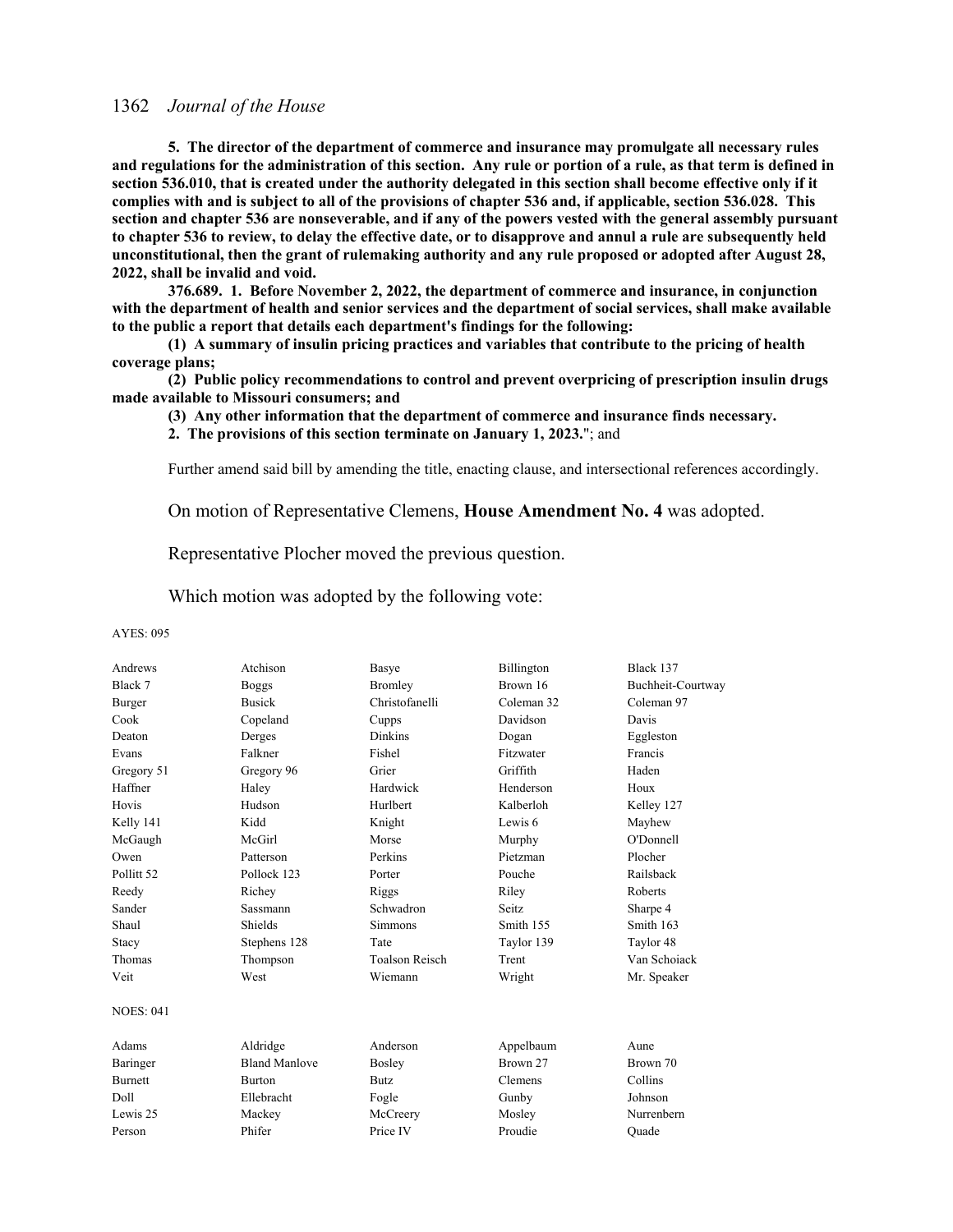## *Thirty-eighth Day–Tuesday, March 22, 2022* 1363

| Rogers                        | Sauls        | Sharp 36       | Smith 45      | Smith 67 |
|-------------------------------|--------------|----------------|---------------|----------|
| Terry                         | Turnbaugh    | Walsh Moore 93 | Weber         | Windham  |
| Young                         |              |                |               |          |
| PRESENT: 000                  |              |                |               |          |
|                               |              |                |               |          |
| <b>ABSENT WITH LEAVE: 021</b> |              |                |               |          |
| Bailey                        | <b>Baker</b> | Bangert        | <b>Barnes</b> | Chipman  |
| DeGroot                       | Gray         | Hicks          | Ingle         | Lovasco  |
| McDaniel                      | Merideth     | Pike           | Roden         | Rone     |
| Rowland                       | Schnelting   | Schroer        | Stevens 46    | Unsicker |
| Walsh 50                      |              |                |               |          |

VACANCIES: 006

On motion of Representative Wright, **HCS HB 1677, as amended**, was adopted.

 On motion of Representative Wright, **HCS HB 1677, as amended**, was ordered perfected and printed.

# **REFERRAL OF HOUSE BILLS**

The following House Bills were referred to the Committee indicated:

**HB 2202** - Fiscal Review **HCS HB 2382** - Fiscal Review

#### **COMMITTEE REPORTS**

#### **Committee on Agriculture Policy**, Vice Chair Francis reporting:

 Mr. Speaker: Your Committee on Agriculture Policy, to which was referred **HB 1919**, begs leave to report it has examined the same and recommends that it **Do Pass with House Committee Substitute**, and pursuant to Rule 24(28)(b) be referred to the Committee on Rules - Administrative Oversight by the following vote:

Ayes (15): Burger, Busick, Collins, Dinkins, Francis, Gregory (51), Haden, Haley, Knight, McCreery, Rogers, Sharpe (4), Van Schoiack, Weber and Young

Noes (0)

Absent (2): Rone and Thompson

#### **Committee on Conservation and Natural Resources**, Chairman Pietzman reporting:

 Mr. Speaker: Your Committee on Conservation and Natural Resources, to which was referred **HCR 72**, begs leave to report it has examined the same and recommends that it **Do Pass**, and pursuant to Rule 24(25)(c) be referred to the Committee on Rules - Legislative Oversight by the following vote: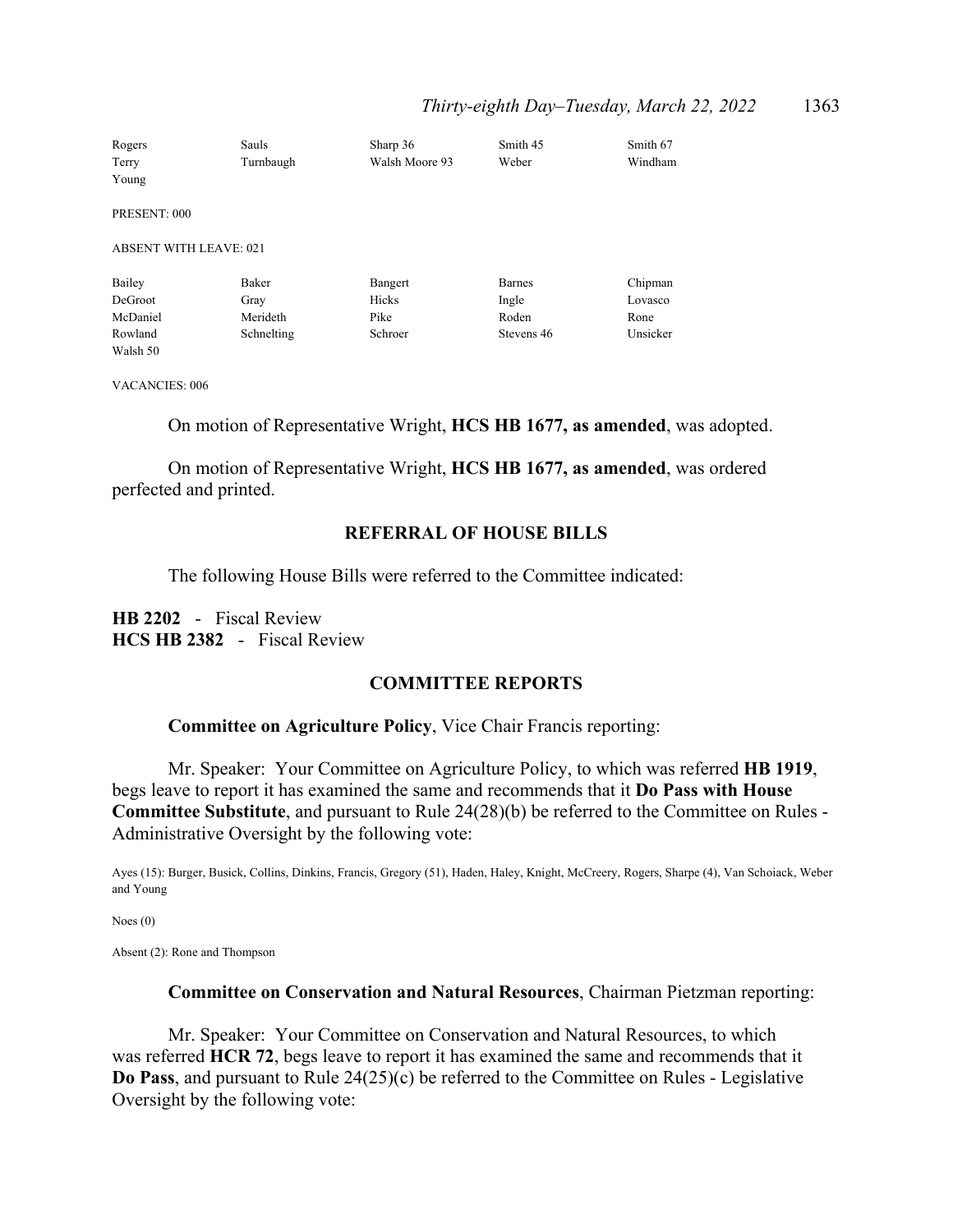Ayes (15): Basye, Brown (70), Burton, Chipman, Dinkins, Haden, Haley, Knight, Lewis (25), Mayhew, Pollock (123), Sassmann, Taylor (48), Turnbaugh and Walsh Moore (93)

Noes (0)

Absent (6): Bangert, Cupps, Grier, McDaniel, Pietzman and Rone

#### **Committee on Elementary and Secondary Education**, Chairman Basye reporting:

 Mr. Speaker: Your Committee on Elementary and Secondary Education, to which was referred **HB 1469**, begs leave to report it has examined the same and recommends that it **Do Pass**, and pursuant to Rule 24(25)(c) be referred to the Committee on Rules - Legislative Oversight by the following vote:

Ayes (15): Baker, Basye, Black (7), Brown (70), Davidson, DeGroot, Fishel, Grier, Haffner, Mackey, Nurrenbern, Pollitt (52), Stacy, Terry and Toalson Reisch

Noes (0)

Absent (6): Bangert, Christofanelli, Dogan, Hicks, Patterson and Sharp (36)

 Mr. Speaker: Your Committee on Elementary and Secondary Education, to which was referred **HB 1471**, begs leave to report it has examined the same and recommends that it **Do Pass**, and pursuant to Rule 24(25)(c) be referred to the Committee on Rules - Legislative Oversight by the following vote:

Ayes (15): Baker, Basye, Black (7), Brown (70), Davidson, DeGroot, Fishel, Grier, Haffner, Mackey, Nurrenbern, Pollitt (52), Stacy, Terry and Toalson Reisch

Noes (0)

Absent (6): Bangert, Christofanelli, Dogan, Hicks, Patterson and Sharp (36)

 Mr. Speaker: Your Committee on Elementary and Secondary Education, to which was referred **HB 2150**, begs leave to report it has examined the same and recommends that it **Do Pass with House Committee Substitute**, and pursuant to Rule 24(25)(c) be referred to the Committee on Rules - Legislative Oversight by the following vote:

Ayes (15): Baker, Basye, Black (7), Brown (70), Davidson, DeGroot, Fishel, Grier, Haffner, Mackey, Nurrenbern, Pollitt (52), Stacy, Terry and Toalson Reisch

Noes (0)

Absent (6): Bangert, Christofanelli, Dogan, Hicks, Patterson and Sharp (36)

 Mr. Speaker: Your Committee on Elementary and Secondary Education, to which was referred **HB 2575**, begs leave to report it has examined the same and recommends that it **Do Pass with House Committee Substitute**, and pursuant to Rule 24(25)(c) be referred to the Committee on Rules - Legislative Oversight by the following vote:

Ayes (10): Baker, Basye, Black (7), Davidson, DeGroot, Fishel, Haffner, Pollitt (52), Stacy and Toalson Reisch

Noes (4): Brown (70), Mackey, Nurrenbern and Terry

Absent (7): Bangert, Christofanelli, Dogan, Grier, Hicks, Patterson and Sharp (36)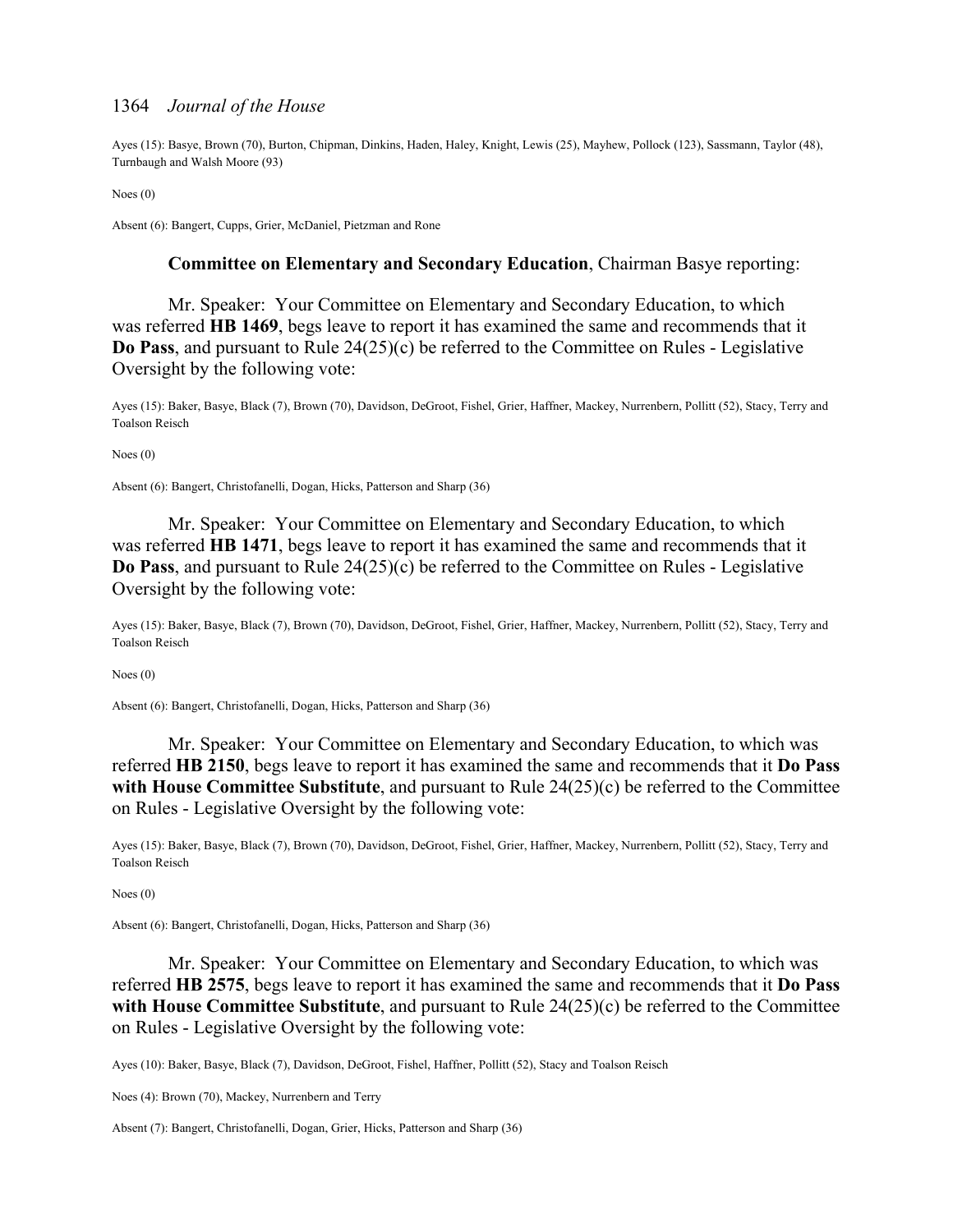Mr. Speaker: Your Committee on Elementary and Secondary Education, to which was referred **HB 2606**, begs leave to report it has examined the same and recommends that it **Do Pass**, and pursuant to Rule 24(25)(c) be referred to the Committee on Rules - Legislative Oversight by the following vote:

Ayes (15): Baker, Basye, Black (7), Brown (70), Davidson, DeGroot, Fishel, Grier, Haffner, Mackey, Nurrenbern, Pollitt (52), Stacy, Terry and Toalson Reisch

Noes (0)

Absent (6): Bangert, Christofanelli, Dogan, Hicks, Patterson and Sharp (36)

 Mr. Speaker: Your Committee on Elementary and Secondary Education, to which was referred **HB 2618** and **HB 2492**, begs leave to report it has examined the same and recommends that it **Do Pass with House Committee Substitute**, and pursuant to Rule 24(25)(c) be referred to the Committee on Rules - Legislative Oversight by the following vote:

Ayes (14): Baker, Basye, Black (7), Brown (70), Davidson, DeGroot, Fishel, Haffner, Hicks, Mackey, Pollitt (52), Stacy, Terry and Toalson Reisch

Noes (0)

Absent (7): Bangert, Christofanelli, Dogan, Grier, Nurrenbern, Patterson and Sharp (36)

 Mr. Speaker: Your Committee on Elementary and Secondary Education, to which was referred **HB 2652**, begs leave to report it has examined the same and recommends that it **Do Pass with House Committee Substitute**, and pursuant to Rule 24(25)(c) be referred to the Committee on Rules - Legislative Oversight by the following vote:

Ayes (11): Baker, Basye, Black (7), Davidson, DeGroot, Fishel, Haffner, Mackey, Pollitt (52), Stacy and Toalson Reisch

Noes (3): Brown (70), Nurrenbern and Terry

Absent (7): Bangert, Christofanelli, Dogan, Grier, Hicks, Patterson and Sharp (36)

## **Committee on Health and Mental Health Policy**, Chairman Stephens (128) reporting:

 Mr. Speaker: Your Committee on Health and Mental Health Policy, to which was referred **HB 2136**, begs leave to report it has examined the same and recommends that it **Do Pass with House Committee Substitute**, and pursuant to Rule 24(28)(b) be referred to the Committee on Rules - Administrative Oversight by the following vote:

Ayes (12): Appelbaum, Buchheit-Courtway, Cook, Doll, Haden, Lewis (25), Pollock (123), Seitz, Smith (155), Stephens (128), Thomas and Wright

Noes (0)

Absent (2): Collins and Stevens (46)

\*The following ex officio member was present: Clemens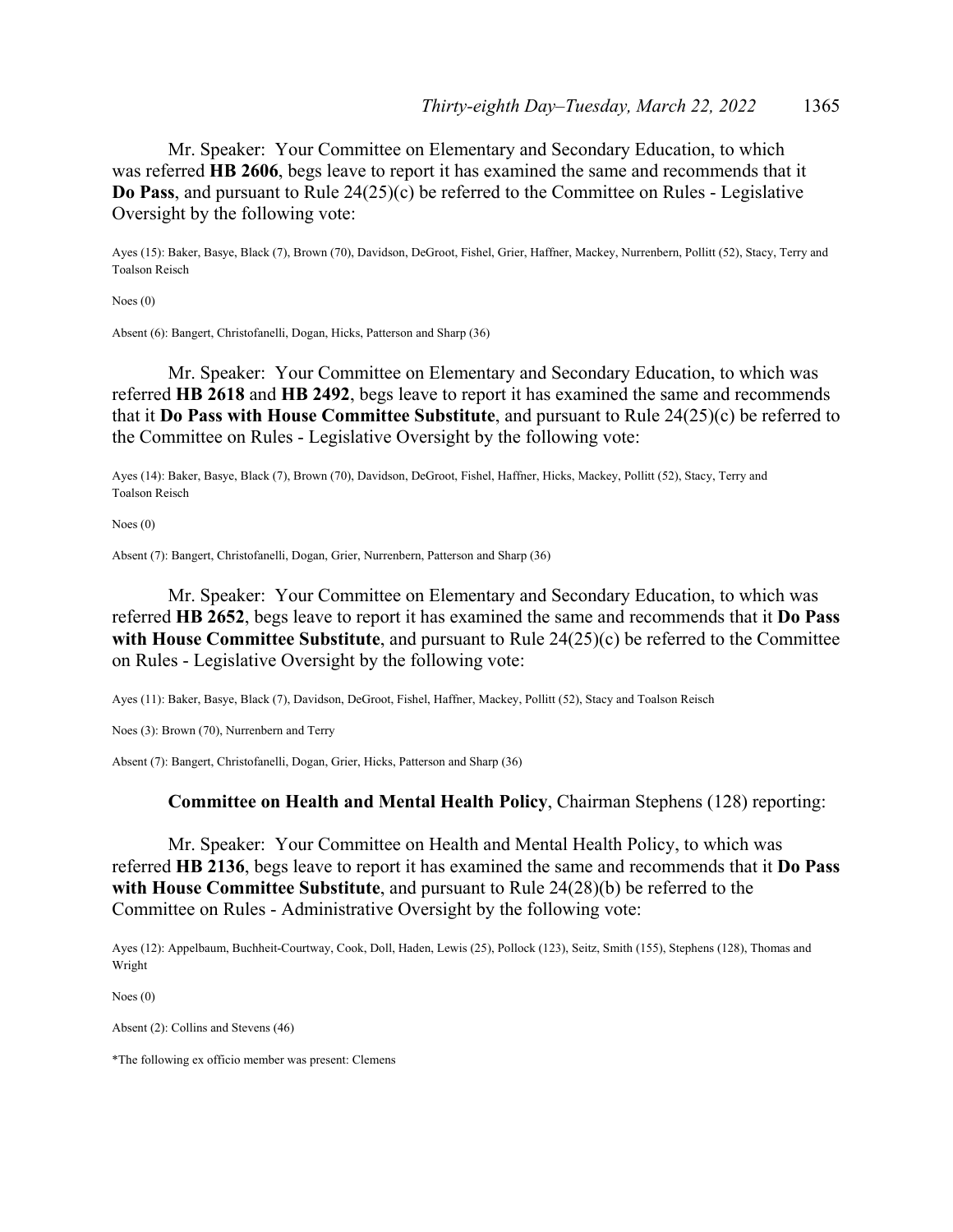Mr. Speaker: Your Committee on Health and Mental Health Policy, to which was referred **HB 2658**, begs leave to report it has examined the same and recommends that it **Do Pass with House Committee Substitute**, and pursuant to Rule 24(28)(b) be referred to the Committee on Rules - Administrative Oversight by the following vote:

Ayes (12): Appelbaum, Buchheit-Courtway, Cook, Doll, Haden, Lewis (25), Pollock (123), Seitz, Smith (155), Stephens (128), Thomas and Wright

Noes (0)

Absent (2): Collins and Stevens (46)

\*The following ex officio member was present: Clemens

#### **Committee on Consent and House Procedure**, Chairman Fishel reporting:

 Mr. Speaker: Your Committee on Consent and House Procedure, to which was referred **HR 3399**, begs leave to report it has examined the same and recommends that it **Do Pass** by the following vote:

Ayes (11): Andrews, Appelbaum, Fishel, Hovis, Kalberloh, Mosley, Person, Pouche, Railsback, Sassmann and Wright

Noes (0)

Absent (0)

 Mr. Speaker: Your Committee on Consent and House Procedure, to which was referred **HR 3501**, begs leave to report it has examined the same and recommends that it **Do Pass** by the following vote:

Ayes (11): Andrews, Appelbaum, Fishel, Hovis, Kalberloh, Mosley, Person, Pouche, Railsback, Sassmann and Wright

Noes (0)

Absent (0)

 Mr. Speaker: Your Committee on Consent and House Procedure, to which was referred **HR 3584**, begs leave to report it has examined the same and recommends that it **Do Pass** by the following vote:

Ayes (11): Andrews, Appelbaum, Fishel, Hovis, Kalberloh, Mosley, Person, Pouche, Railsback, Sassmann and Wright

Noes (0)

Absent (0)

## **ADVANCEMENT OF HOUSE BILLS - CONSENT**

 Pursuant to Rule 48, the following bills, having remained on the House Consent Calendar for Perfection for five legislative days, were ordered perfected and printed by consent with all committee substitutes and committee amendments thereto adopted and perfected by consent: **HCS HB 1606** and **HCS HB 1984**.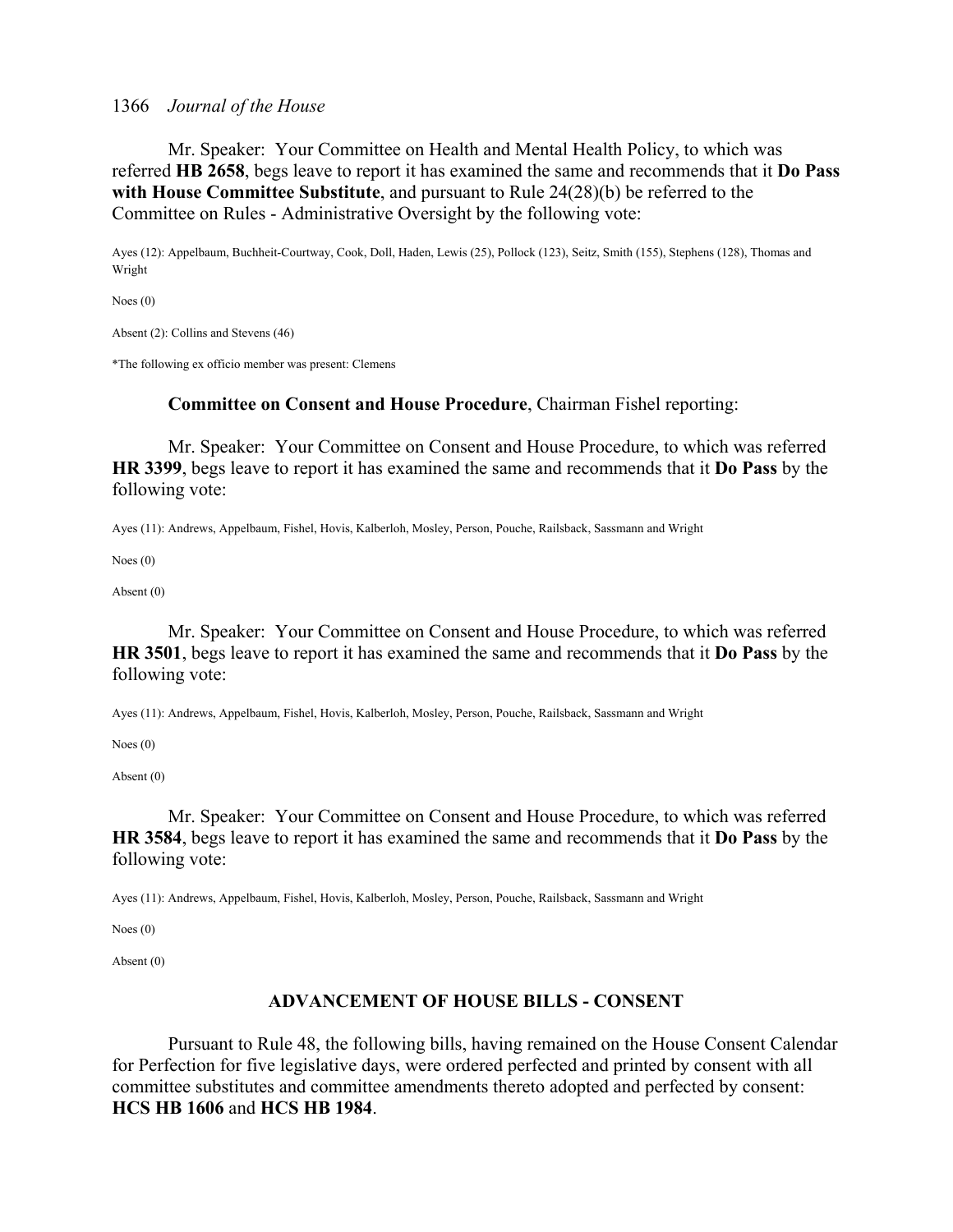# **WITHDRAWAL OF HOUSE BILLS**

March 22, 2022

The Honorable Dana Rademan Miller, Chief Clerk Missouri House of Representatives Missouri State Capitol 201 West Capitol Ave, Rm 310 Jefferson City, MO 65101

Chief Clerk Rademan Miller:

I respectfully request that **House Bill No. 2711** be withdrawn from consideration. Thank you for your attention to the matter.

Sincerely,

/s/ Adam Schwadron Missouri State Representative – District 106

The following member's presence was noted: Stevens (46).

## **ADJOURNMENT**

 On motion of Representative Plocher, the House adjourned until 10:00 a.m., Wednesday, March 23, 2022.

## **COMMITTEE HEARINGS**

DOWNSIZING STATE GOVERNMENT Wednesday, March 23, 2022, 12:00 PM or upon morning recess (whichever is later), House Hearing Room 5. Public hearing will be held: HB 1553, HB 2209

ELECTIONS AND ELECTED OFFICIALS Wednesday, March 23, 2022, 12:00 PM or upon morning recess (whichever is later), House Hearing Room 6. Public hearing will be held: HJR 130, HB 2633

FINANCIAL INSTITUTIONS Wednesday, March 23, 2022, 5:00 PM or upon adjournment (whichever is later), House Hearing Room 7. Public hearing will be held: HB 2706

FISCAL REVIEW Wednesday, March 23, 2022, 9:45 AM, House Hearing Room 4. Executive session will be held: HCS HB 1750, HB 2694 Executive session may be held on any matter referred to the committee.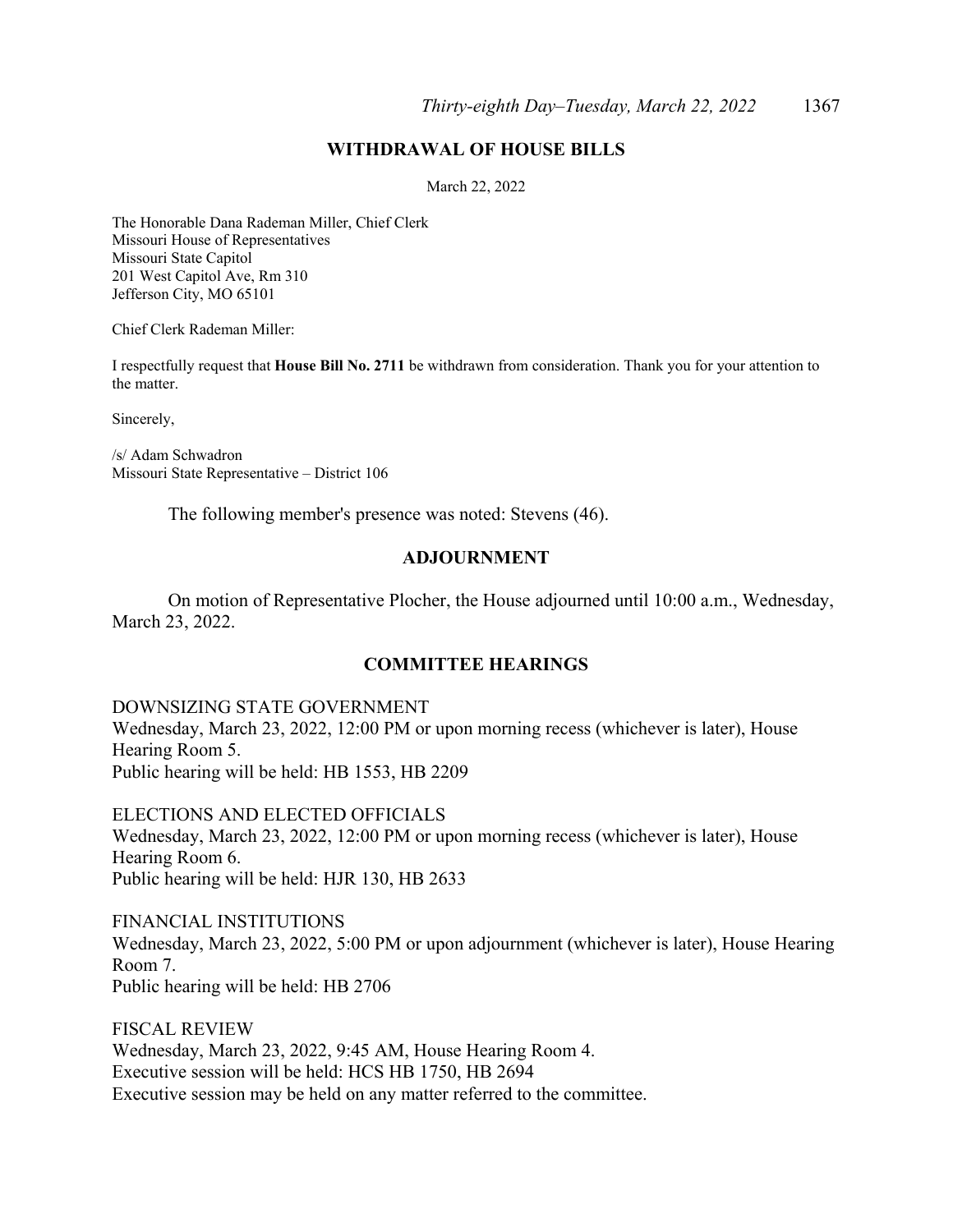# JOINT COMMITTEE ON CHILD ABUSE AND NEGLECT

Tuesday, April 5, 2022, 8:30 AM, Joint Hearing Room (117).

Introduction and discussion about vacancies and casework overload with Darrell Missey, the new Children's Division Director. The Joint Committee will also ask for updates regarding the spending and development of IT programs to better serve children and families in foster care, including, but not limited to, the FACES system and mobile or computer programs for case management services. Individuals from both the Department of Social Services and the Office of Administration are invited to testify for informational purposes.

# **JUDICIARY**

Wednesday, March 23, 2022, 5:00 PM or upon adjournment (whichever is later), House Hearing Room 6. Public hearing will be held: HB 2772, HB 2614, HB 2423, HB 2781

Executive session will be held: HB 2615, HB 1931, HB 2589, HB 1670, HB 1709

# LEGISLATIVE REVIEW

Wednesday, March 23, 2022, 9:00 AM, House Hearing Room 4. Executive session will be held: HB 2310 Executive session may be held on any matter referred to the committee. **CANCELLED** 

## LOCAL GOVERNMENT

Thursday, March 24, 2022, 8:00 AM, House Hearing Room 7. Public hearing will be held: HB 2761, HB 2795, HB 2798, HB 2838, HB 2729 Executive session will be held: HB 2147, HB 2526

## **PENSIONS**

Wednesday, March 23, 2022, 8:30 AM, House Hearing Room 5. Public hearing will be held: HB 2161, HB 2430

PROFESSIONAL REGISTRATION AND LICENSING

Wednesday, March 23, 2022, 8:00 AM, House Hearing Room 1. Public hearing will be held: HB 2004, HB 2906

# RULES - ADMINISTRATIVE OVERSIGHT

Wednesday, March 23, 2022, 8:15 AM, House Hearing Room 4. Executive session will be held: HCS HB 1472, HCS HB 1595, HB 1601, HCS HB 1614, HB 1629, HB 1705, HB 1736, HB 1954, HCS#2 HB 1992, HCS HB 2118, HCS HB 2142, HB 2174, HCS HB 2218, HB 2325, HCS HB 2363, HB 2391, HCS HB 2453, HCS HBs 2574, 1929 & 1456, HB 2576, HB 2603, HB 2607, HCS HB 2616, HB 2697, HCR 57, HCR 71, HJR 116, HCS HJR 123, HCS HJR 131, HJR 132 Executive session may be held on any matter referred to the committee.

# RURAL COMMUNITY DEVELOPMENT

Thursday, March 24, 2022, 8:00 AM, House Hearing Room 1. Public hearing will be held: HB 1586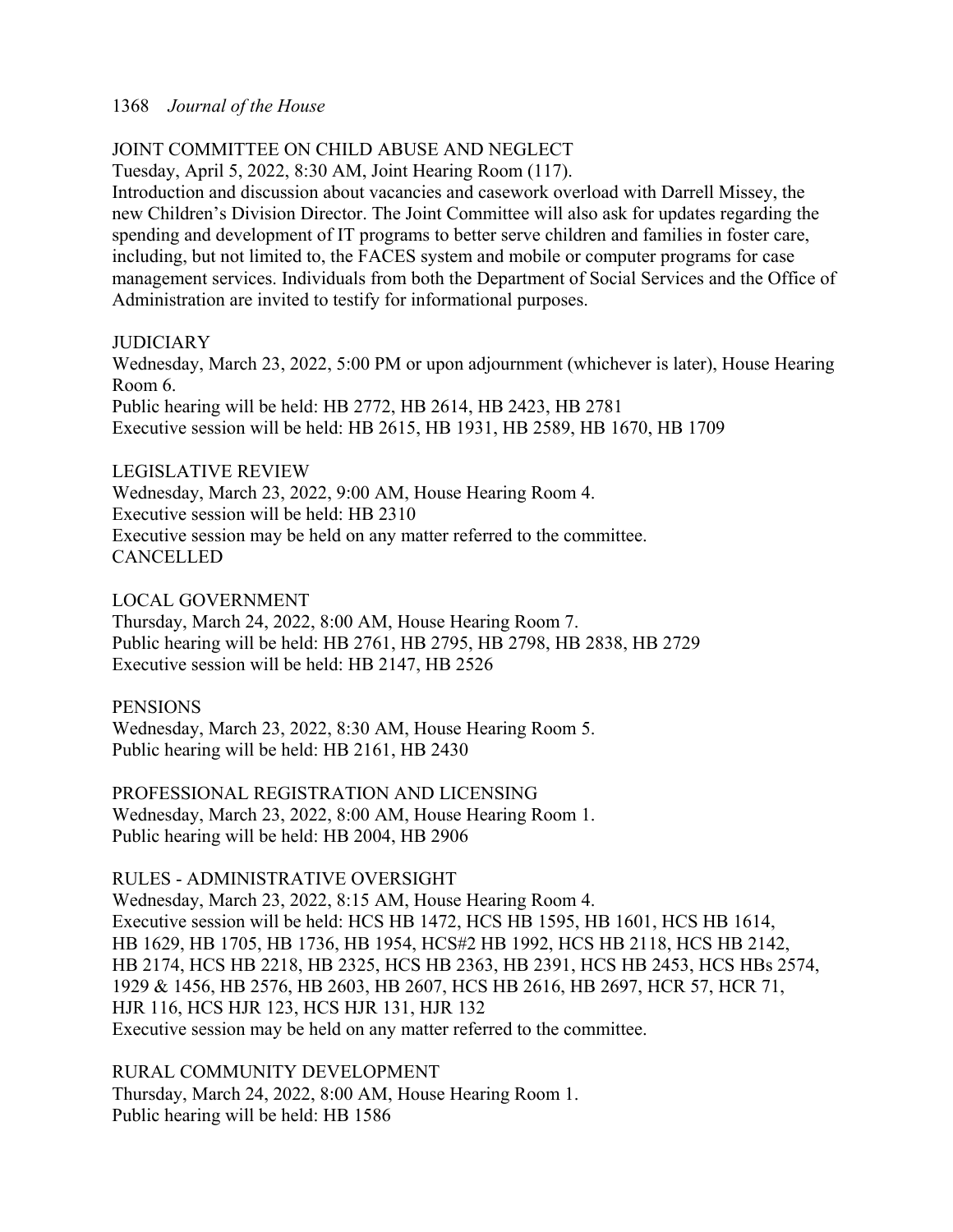SPECIAL COMMITTEE ON BROADBAND AND INFRASTRUCTURE Wednesday, March 23, 2022, 8:00 AM, House Hearing Room 7. Public hearing will be held: HB 2588, HB 2737, HB 2609, HB 2563, HB 2675

SPECIAL COMMITTEE ON HOMELAND SECURITY Wednesday, March 23, 2022, 12:00 PM or upon morning recess (whichever is later), House Hearing Room 1. Public hearing will be held: HB 2913

TRANSPORTATION Wednesday, March 23, 2022, 5:00 PM or upon adjournment (whichever is later), House Hearing Room 1. Public hearing will be held: HB 1460, HB 2790, HB 2789, HB 2503, HCB 3 Executive session will be held: HB 1545, HB 2487, HB 2785

UTILITIES Wednesday, March 23, 2022, 9:00 AM, House Hearing Room 6. Executive session will be held: HB 2052

WAYS AND MEANS Wednesday, March 23, 2022, 12:00 PM or upon morning recess (whichever is later), House Hearing Room 7. Public hearing will be held: HB 1679, HB 2272, HB 2637, HB 2859 Executive session will be held: HB 1766

# **HOUSE CALENDAR**

# THIRTY-NINTH DAY, WEDNESDAY, MARCH 23, 2022

# **HOUSE JOINT RESOLUTIONS FOR PERFECTION**

HJR 107 - Dinkins HJR 125 - Christofanelli

# **HOUSE JOINT RESOLUTIONS FOR PERFECTION - INFORMAL**

HJR 100 - Richey HCS HJR 110 - Christofanelli HJR 114 - Coleman (32) HCS HJRs 82 & 106 - Black (137) HCS HJR 88 - McGirl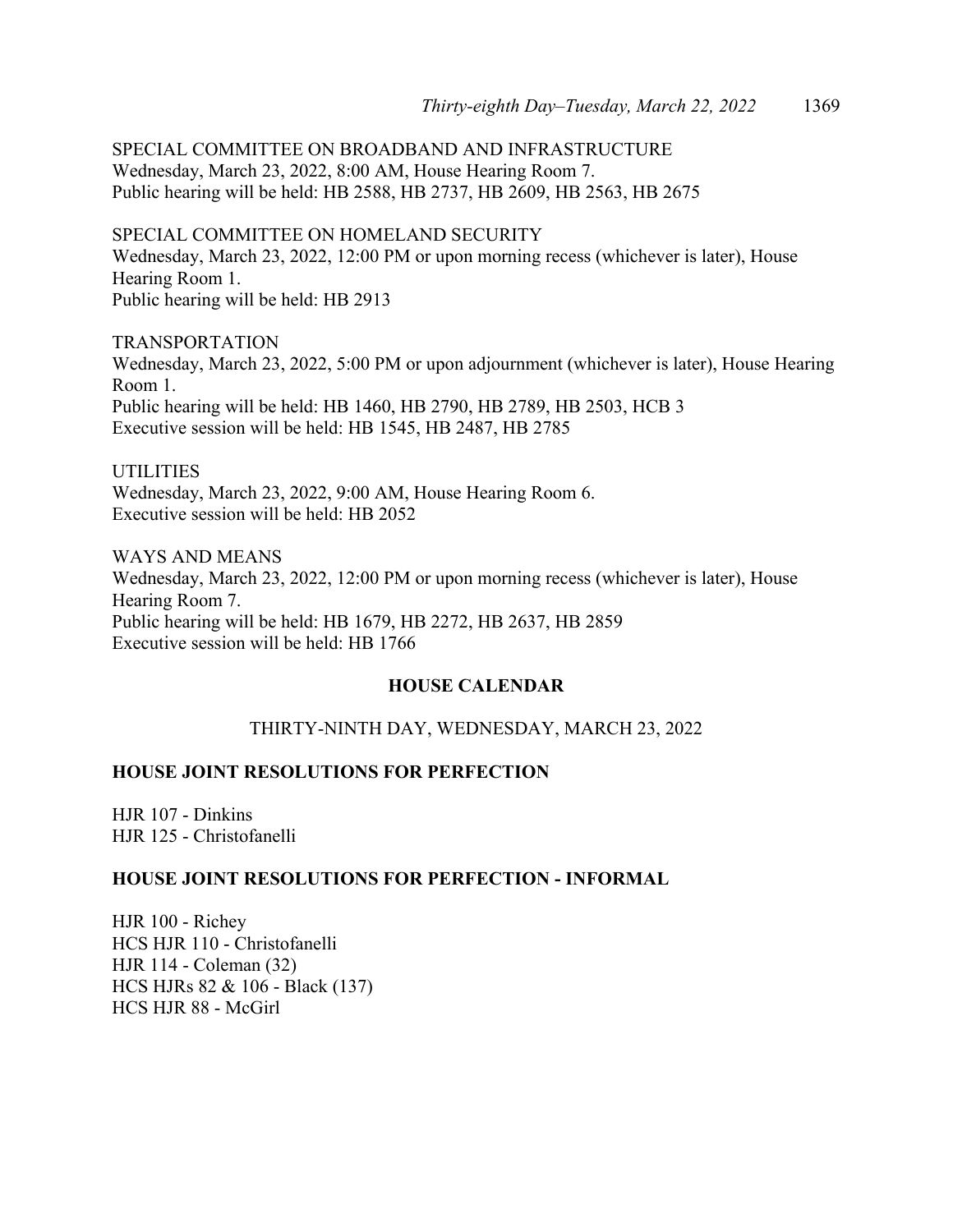# **HOUSE BILLS FOR PERFECTION**

HCS HB 2208 - Christofanelli HB 2455 - Griffith HB 2493 - Black (7) HCS HB 2499 - Eggleston HCS HB 2587 - Riley HB 2590 - Evans HB 1480 - Dinkins HB 1563 - Griffith HCS HB 1583 - Murphy HCS HB 1641 - Coleman (32) HCS HB 1682 - Brown (16) HCS HB 1699 - Roberts HB 1721 - Shields HCS HB 1905 - Shaul HCS HBs 1972 & 2483 - Copeland HB 2056 - Evans HCS HB 2140 - McGaugh HB 2160 - Dinkins HB 2164 - Buchheit-Courtway HB 2165 - Buchheit-Courtway HCS HB 2220 - Falkner HB 2255 - Bailey HCS HB 2289 - Andrews HB 2327 - Riggs HB 2331 - Baker HB 2359 - Basye HCS HB 2450 - Reedy HCS HB 2485 - Knight HCS HBs 2502 & 2556 - Houx HCS HB 2564 - Riggs HCS HB 2583 - Riggs HB 2611 - Richey HB 2623 - Veit

#### **HOUSE BILLS FOR PERFECTION - INFORMAL**

HB 2310, (Legislative Review 3/2/22) - McDaniel HCS HB 1749 - Basye HCS HB 1903 - Christofanelli HCS HB 2093 - Wiemann HB 2356 - McDaniel HB 2010 - Smith (155) HCS HB 2306 - Christofanelli HCS HB 1619, as amended, with HA 2, pending - Van Schoiack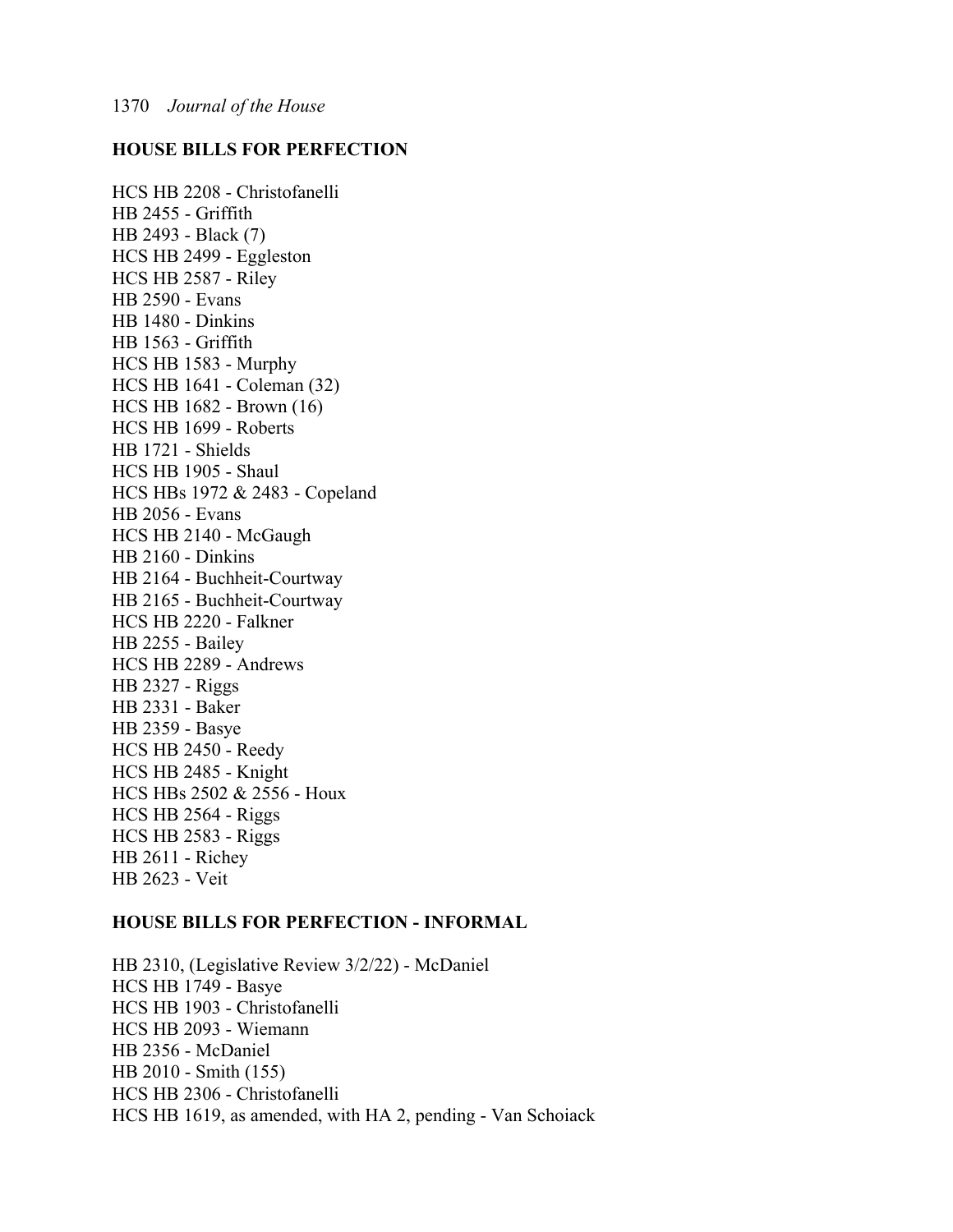HCS HB 1695 - Gregory (51) HB 1715 - Riley HCS HB 1876 - Haffner HCS HB 1559 - Davidson HB 1687 - Hardwick HB 2308 - Atchison HB 1627 - Morse HB 1628 - Morse HB 1652 - Bromley HB 1672 - Taylor (48) HB 1475 - Schroer HB 1624 - Schroer HB 1451 - Billington HB 1594 - Walsh (50) HB 1637 - Schwadron HCS HB 1562 - Griffith HCS HBs 1593 & 1959 - Walsh (50) HB 1616 - Van Schoiack HCS HB 1833 - Basye HB 2009 - Pollock (123) HCS HB 2120 - Taylor (139) HB 2307 - Coleman (32) HCS HB 2000 - Schwadron HCS HB 2376 - Kelly (141) HB 2474 - Hicks HB 1692 - Boggs HCS HB 1757 - Railsback HB 1762 - Sander HB 1859 - Eggleston HB 1864 - Thomas HCS HB 1875 - Haffner HB 1977 - Kelley (127) HB 2090 - Griffith HB 2095 - Kelly (141) HB 2123 - Taylor (139) HB 2169 - Trent HCS HB 2246 - Copeland HB 2372 - Chipman HB 2387 - Gregory (51) HB 2515 - Perkins HCS HB 1854 - Schroer HCS HB 2012 - Kelly (141) HCS HB 1747 - Basye HB 2050 - Schroer HB 2593 - Lovasco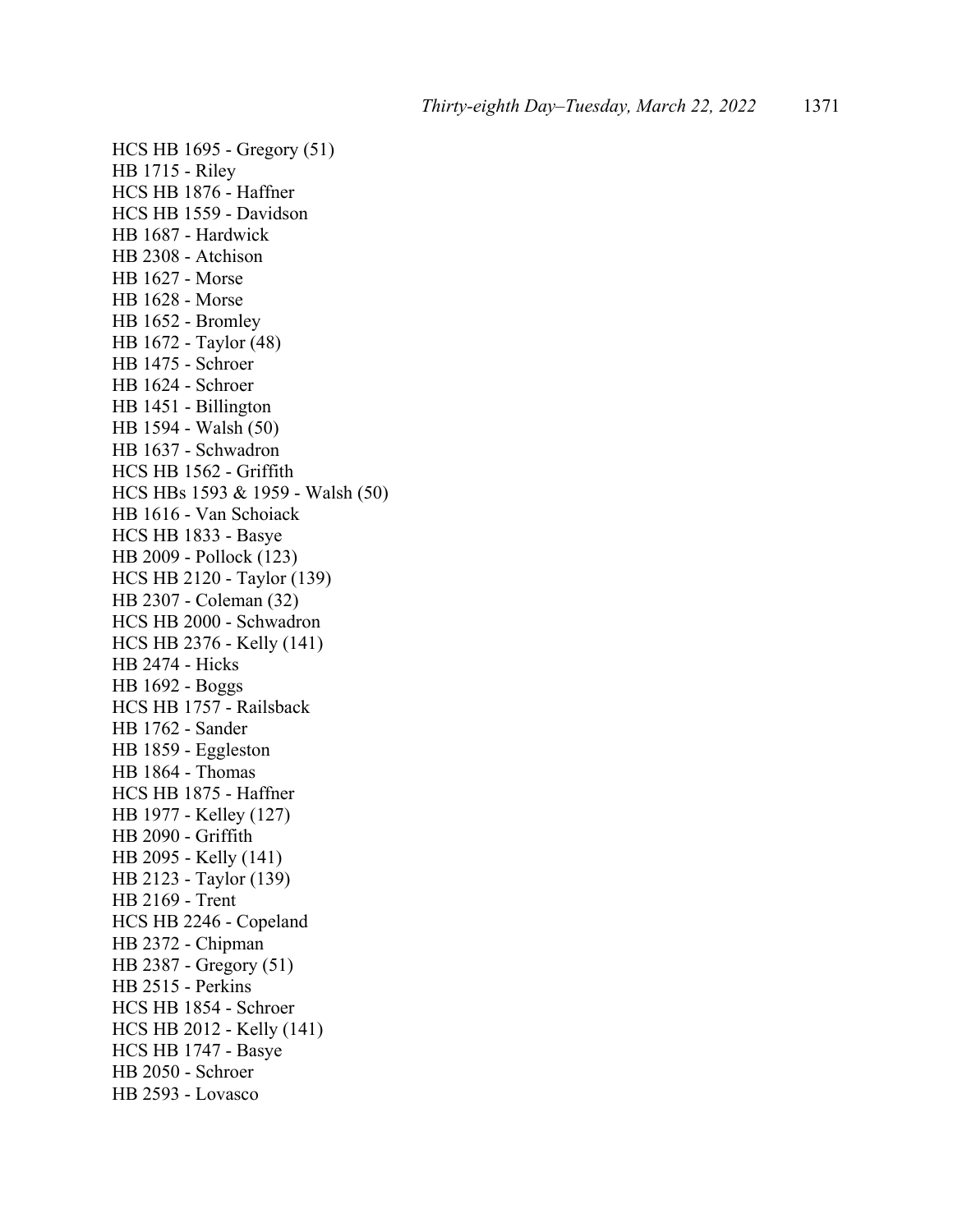HB 1455 - Billington HCS HB 1464 - Schnelting HB 1478 - Dinkins HCS HB 1489 - Porter HCS HB 1597 - Busick HCS HB 1656 - Hicks HB 1684 - Black (137) HCS HB 1696 - Reedy HCS HB 1716 - Riley HB 1860 - Eggleston HCS HBs 1904 & 1575 - Murphy HB 1973 - Gregory (51) HCS HB 2032 - Lewis (6) HB 2085 - Cook HCS HB 2127 - Francis HB 2143 - Kalberloh HB 2156 - Perkins

## **HOUSE BILLS FOR PERFECTION - CONSENT**

(03/21/2022)

HCS HB 2627 - Sharp (36)

(03/22/2022)

HCS HB 1662 - Fishel HCS HB 2462 - Burger

## **HOUSE JOINT RESOLUTIONS FOR THIRD READING - INFORMAL**

HJR 70 - Davidson

## **HOUSE BILLS FOR THIRD READING**

HB 2694, (Fiscal Review 3/9/22), E.C. - Hudson HCS HB 1750, (Fiscal Review 3/10/22), E.C. - Basye HB 1856 - Baker HB 1962 - Copeland HB 2163 - Houx HB 2202, (Fiscal Review 3/22/22) - Fitzwater HCS HB 2382, (Fiscal Review 3/22/22) - Hardwick

# **HOUSE BILLS FOR THIRD READING - INFORMAL**

HB 2355 - Andrews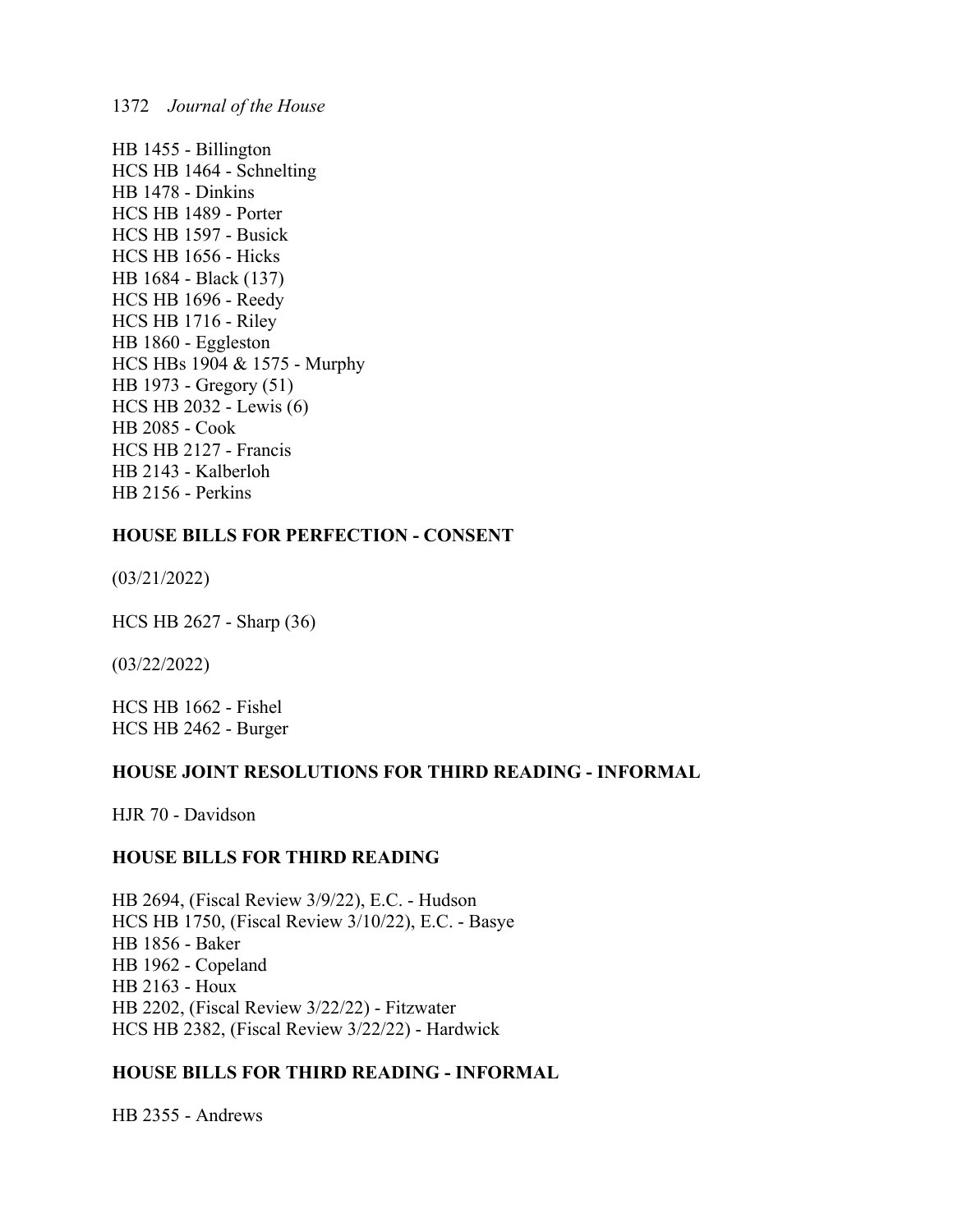# **HOUSE BILLS FOR THIRD READING - CONSENT**

HCS HB 1606 - McGaugh HCS HB 1984 - Hovis

## **HOUSE RESOLUTIONS**

HR 3268 - Chipman HCS HR 3279 - Grier HCS HR 3737 - Schroer

#### **ACTIONS PURSUANT TO ARTICLE IV, SECTION 27**

HCS HB 1 - Smith (163) CCS SS SCS HCS HB 2 - Smith (163) CCS SS SCS HCS HB 3 - Smith (163) CCS SS SCS HCS HB 4 - Smith (163) CCS SCS HCS HB 5 - Smith (163) CCS SCS HCS HB 6 - Smith (163) CCS SCS HCS HB 7 - Smith (163) CCS SCS HCS HB 8 - Smith (163) CCS SCS HCS HB 9 - Smith (163) CCS SS SCS HCS HB 10 - Smith (163) CCS SS SCS HCS HB 11 - Smith (163) CCS SCS HCS HB 12 - Smith (163) SCS HCS HB 13 - Smith (163) HCS HB 17 - Smith (163) SCS HCS HB 18 - Smith (163) SS SCS HCS HB 19 - Smith (163)